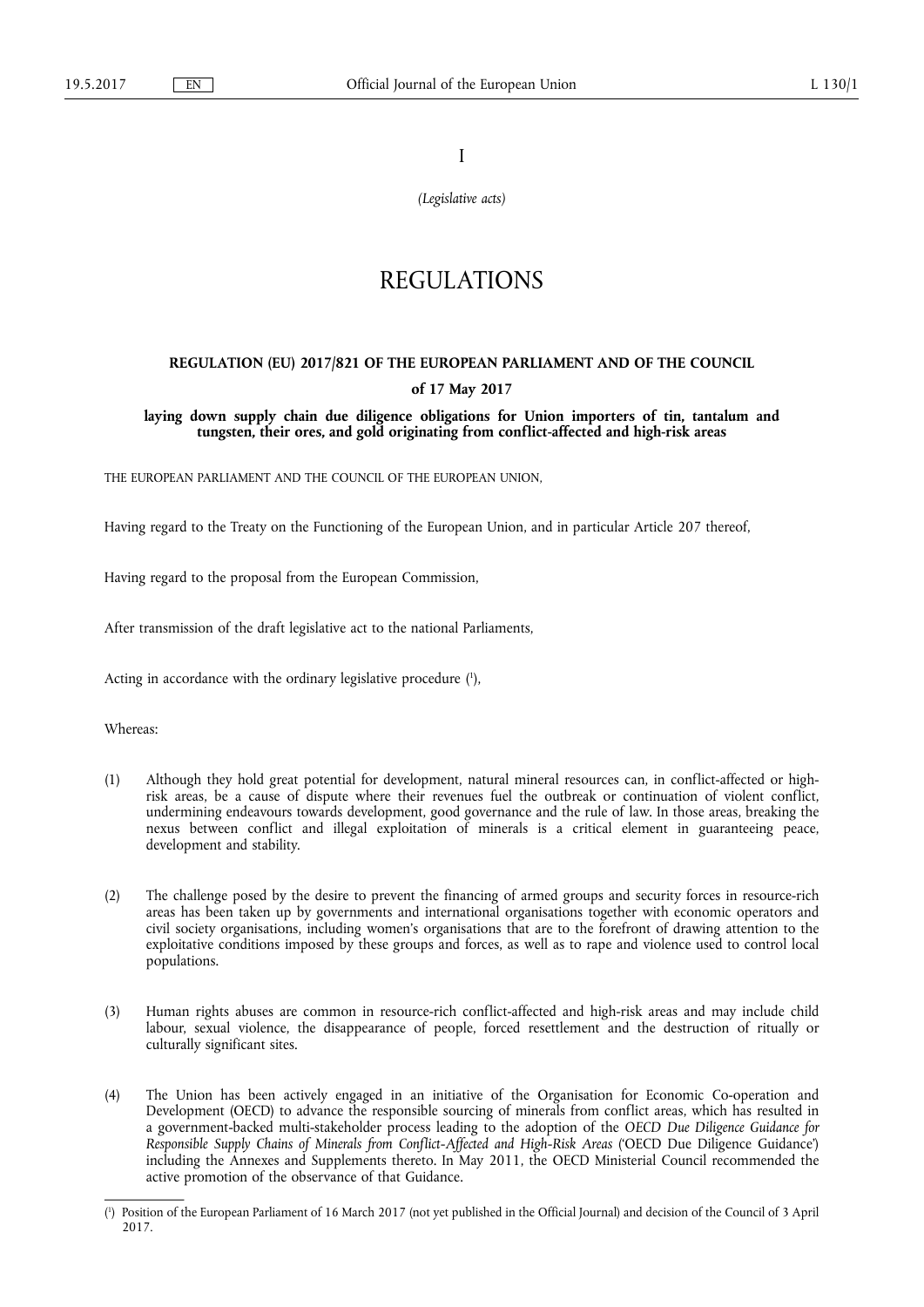- (5) The concept of responsible sourcing is referred to in the updated OECD Guidelines for Multinational Enterprises ( 1 ) and is in line with the UN Guiding Principles on Business and Human Rights ( 2 ). Those documents aim to advance supply chain due diligence practices when businesses source from areas affected by conflict and instability. At the highest international level, UN Security Council Resolution 1952 (2010) specifically targeted the Democratic Republic of Congo (the DRC) and its neighbours in Central Africa calling for supply chain due diligence to be observed. Following up on that Resolution, the UN Group of Experts on the DRC also advocated compliance with the OECD Due Diligence Guidance.
- (6) In addition to multilateral initiatives, on 15 December 2010, the Heads of State and Government of the African Great Lakes Region took a political commitment in Lusaka to fight the illegal exploitation of natural resources in the region and approved, inter alia, a regional certification mechanism based on the OECD Due Diligence Guidance.
- (7) This Regulation, by controlling trade in minerals from conflict areas, is one of the ways of eliminating the financing of armed groups. The Union's foreign and development policy action also contributes to fighting local corruption, to the strengthening of borders and to providing training for local populations and their representatives in order to help them highlight abuses.
- (8) In its communication of 4 November 2008 entitled 'The raw materials initiative meeting our critical needs for growth and jobs in Europe', the Commission recognised that securing reliable and undistorted access to raw materials is an important factor for the Union's competitiveness. The raw materials initiative contained in that Commission communication is an integrated strategy aimed at responding to different challenges related to access to non-energy and non-agriculture raw materials. That initiative recognises and promotes financial as well as supply chain transparency, and the application of corporate social responsibility standards.
- (9) In its resolutions of 7 October 2010, of 8 March 2011, of 5 July 2011 and of 26 February 2014, the European Parliament called for the Union to legislate along the lines of the US law on conflict minerals, Section 1502 of the *Dodd-Frank Wall Street Reform and Consumer Protection Act*. In its communications of 2 February 2011 entitled 'Tackling the challenges in commodity markets and on raw materials' and of 27 January 2012 entitled 'Trade, growth and development — Tailoring trade and investment policy for those countries most in need', the Commission announced its intention to explore ways of improving transparency throughout the supply chain, including aspects of due diligence. In the latter communication and in line with the commitment made by it at the May 2011 OECD Ministerial Council, the Commission also advocated greater support for and use of the OECD Guidelines for Multinational Enterprises, and of the OECD Due Diligence Guidance, even outside the OECD membership.
- (10) Union citizens and civil society actors have raised awareness with respect to Union economic operators not being held accountable for their potential connection to the illicit extraction of and trade in minerals from conflict areas. Such minerals, potentially present in consumer products, link consumers to conflicts outside the Union. As such, consumers are indirectly linked to conflicts that have severe impacts on human rights, in particular the rights of women, as armed groups often use mass rape as a deliberate strategy to intimidate and control local populations in order to preserve their interests. For this reason, Union citizens have requested, in particular through petitions, that the Commission make a legislative proposal to the European Parliament and to the Council to hold economic operators accountable under the relevant Guidelines as established by the UN and OECD.
- (11) In the context of this Regulation, and as set out in the OECD Due Diligence Guidance, supply chain due diligence is an ongoing, proactive and reactive process through which economic operators monitor and administer their purchases and sales with a view to ensuring that they do not contribute to conflict or the adverse impacts thereof.

<sup>(</sup> 1 ) OECD Guidelines for Multinational Enterprises, OECD 2011 edition.

<sup>(</sup> 2 ) Guiding Principles on Business and Human Rights: Implementing the United Nations 'Protect, Respect and Remedy' Framework, endorsed by the UN Human Rights Council in its resolution 17/4 of 6 July 2011 (A/HRC/RES/17/4).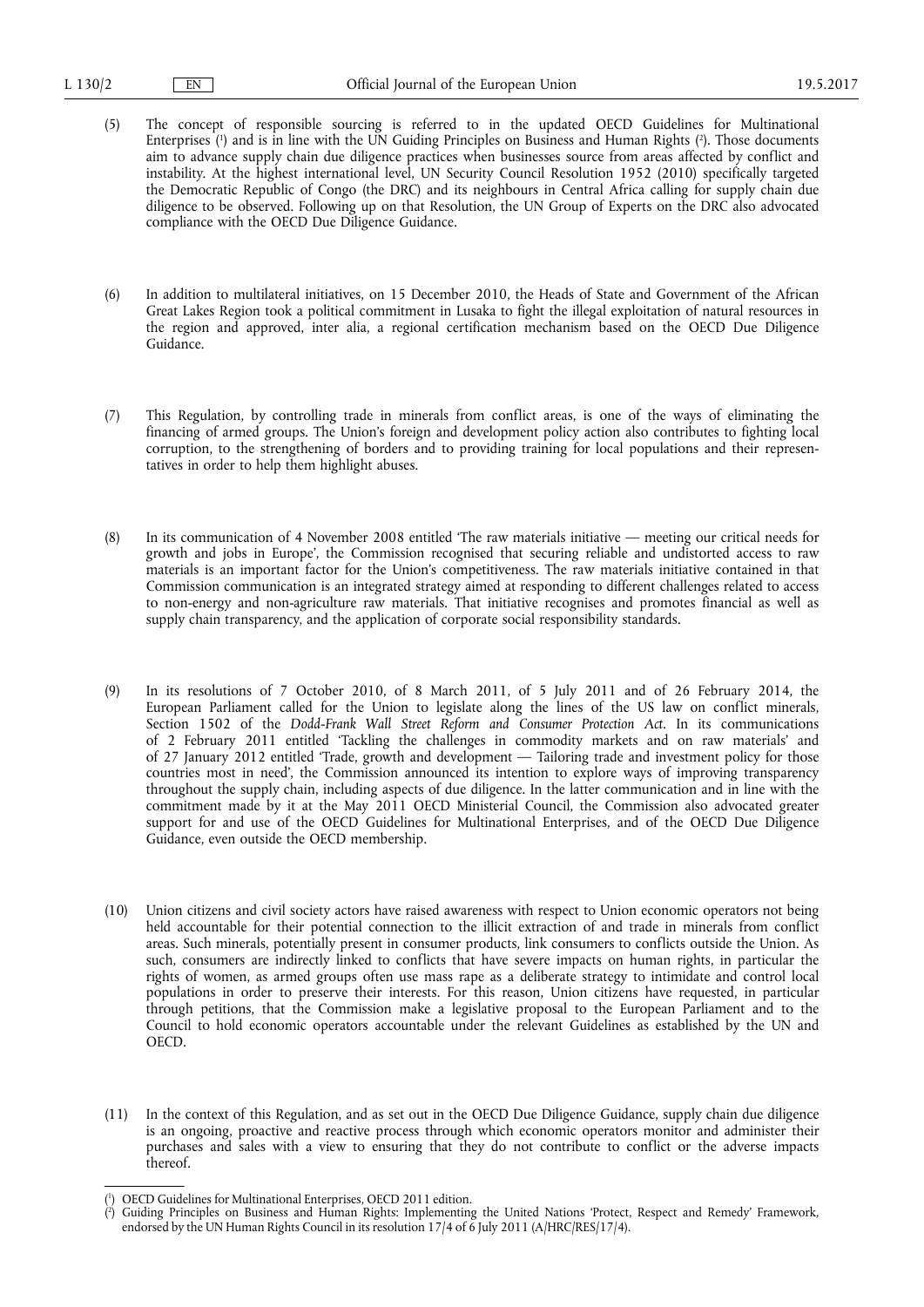- (12) Third-party auditing of an economic operator's supply chain due diligence practices ensures credibility for the benefit of downstream economic operators and contributes to the improvement of upstream due diligence practices.
- (13) Public reporting by an economic operator on its supply chain due diligence policies and practices provides the necessary transparency to generate public confidence in the measures economic operators are taking.
- (14) Union importers retain individual responsibility to comply with the due diligence obligations set out in this Regulation. However, many existing and future supply chain due diligence schemes ('due diligence schemes') could contribute to achieving the aims of this Regulation. Due diligence schemes that are aimed at breaking the link between conflict and the sourcing of tin, tantalum, tungsten and gold already exist. Such schemes use independent third-party audits to certify smelters and refiners that have systems in place to ensure the responsible sourcing of minerals. It should be possible to recognise those schemes in the Union system for supply chain due diligence ('Union system'). The methodology and criteria for such schemes to be recognised as equivalent to the requirements of this Regulation should be established in a delegated act to allow for compliance with this Regulation by individual economic operators that are members of those schemes and to avoid double auditing. Such schemes should incorporate the overarching due diligence principles, ensure that requirements are aligned to the specific recommendations of the OECD Due Diligence Guidance and meet the procedural requirements such as stakeholders' engagement, grievance mechanisms and responsiveness.
- (15) Union economic operators have, through public consultations, expressed their interest in the responsible sourcing of minerals and reported on current due diligence schemes designed to pursue their corporate social responsibility objectives, customer requests, or the security of their supplies. However, Union economic operators have also reported countless difficulties and practical challenges in the exercise of supply chain due diligence because of lengthy and complex global supply chains involving a high number of economic operators that are often insufficiently aware or ethically unconcerned. The Commission should review the cost of responsible sourcing and of third-party auditing, the administrative consequences of such sourcing and auditing and their potential impact on competitiveness, in particular that of small and medium-sized enterprises (SMEs), and should report its findings to the European Parliament and to the Council. The Commission should ensure that micro, small and medium-sized enterprises benefit from adequate technical assistance and should facilitate the exchange of information in order to implement this Regulation. Micro, small and medium-sized enterprises established in the Union which import minerals and metals should therefore benefit from the COSME programme established by Regulation (EU) No 1287/2013 of the European Parliament and of the Council ( 1 ).
- (16) Smelters and refiners are an important stage in global mineral supply chains as they are typically the last stage in which due diligence can effectively be assured by collecting, disclosing and verifying information on the mineral's origin and chain of custody. After this stage of transformation, it is often considered to be unfeasible to trace back the origins of minerals. The same applies to recycled metals, which have undergone even further steps in the transformation process. A Union list of global responsible smelters and refiners could therefore provide transparency and certainty to downstream economic operators as regards supply chain due diligence practices. In accordance with the OECD Due Diligence Guidance, upstream economic operators such as smelters and refiners should undergo an independent third-party audit of their supply chain due diligence practices, with a view to also being included in the list of global responsible smelters and refiners.
- (17) It is essential that Union importers of minerals and metals who fall within the scope of this Regulation comply with its provisions, including Union smelters and refiners which import and process minerals and concentrates thereof.

<sup>(</sup> 1 ) Regulation (EU) No 1287/2013 of the European Parliament and of the Council of 11 December 2013 establishing a Programme for the Competitiveness of Enterprises and small and medium-sized enterprises (COSME) (2014-2020) and repealing Decision No 1639/2006/EC (OJ L 347, 20.12.2013, p. 33).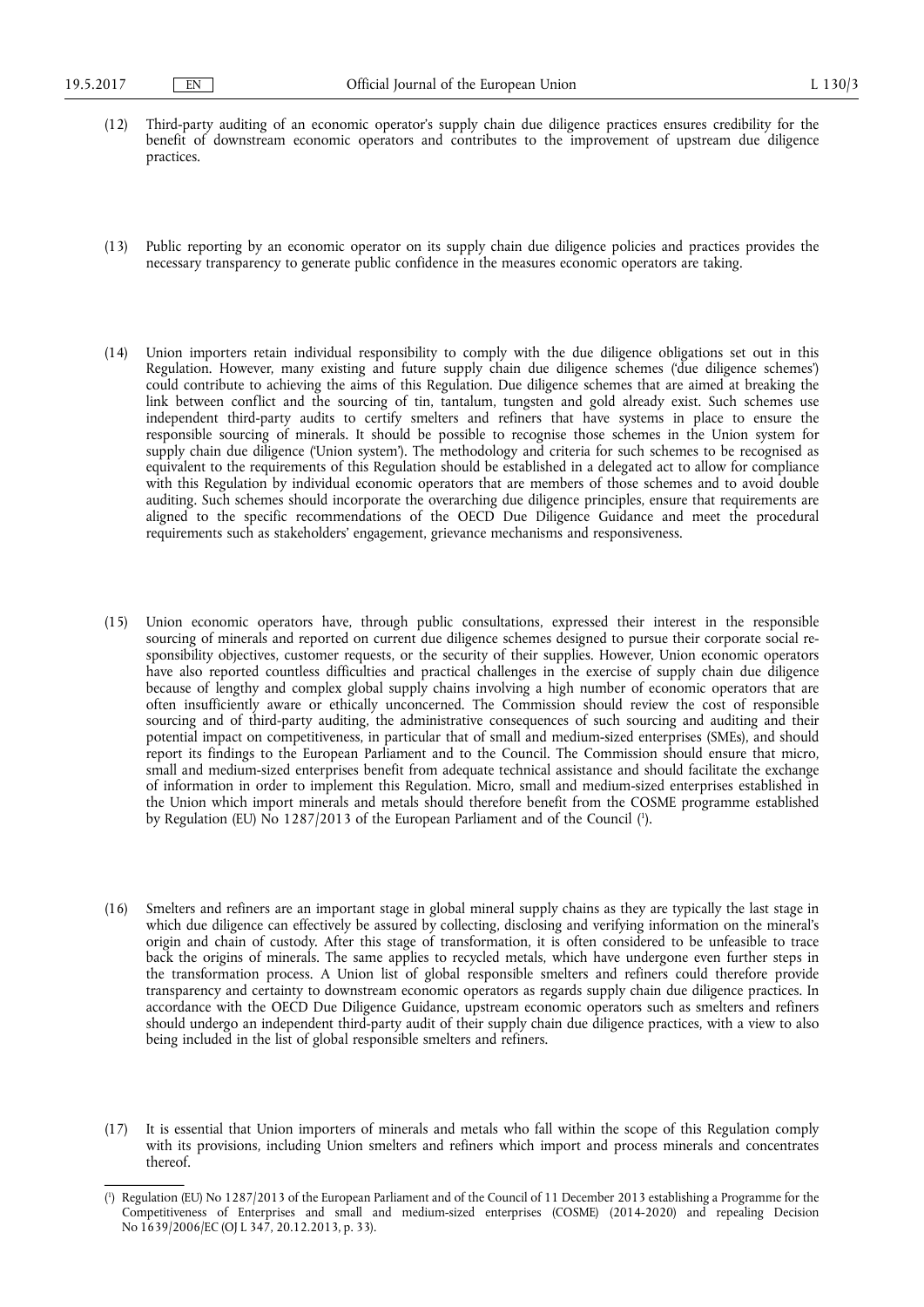- (18) To ensure the proper functioning of the Union system while guaranteeing that the vast majority of minerals and metals falling within the scope of this Regulation and imported into the Union are subject to its requirements, this Regulation should not apply in situations where the Union importers' annual import volumes of each mineral or metal concerned are below the volume thresholds listed in Annex I to this Regulation.
- (19) In order to ensure the proper functioning of the Union system and to facilitate the assessment of due diligence schemes that might be recognised under this Regulation, the power to adopt acts in accordance with Article 290 of the Treaty on the Functioning of the European Union should be delegated to the Commission in respect of amending Annex I to this Regulation by establishing and amending the volume thresholds of minerals and metals and in respect of setting out the methodology and criteria to be followed for that assessment acknowledging, in this regard, the work of the OECD. It is of particular importance that the Commission carry out appropriate consultations during its preparatory work, including at expert level, and that those consultations be conducted in accordance with the principles laid down in the Interinstitutional Agreement of 13 April 2016 on Better Law-Making ( 1 ). In particular, to ensure equal participation in the preparation of delegated acts, the European Parliament and the Council receive all documents at the same time as Member States' experts, and their experts systematically have access to meetings of Commission expert groups dealing with the preparation of delegated acts.
- (20) Member State competent authorities should be responsible for ensuring the uniform compliance of Union importers of minerals or metals who fall within the scope of this Regulation by carrying out appropriate *ex-post*  checks. Records of such checks should be kept for at least five years. Member States should be required to establish the rules applicable to infringements of this Regulation.
- (21) In order to ensure uniform conditions for the implementation of this Regulation, implementing powers should be conferred on the Commission. The implementing powers relating to the recognition of due diligence schemes as equivalent, the withdrawal of equivalence in the case of deficiencies, as well as the establishment of the list of global responsible smelters and refiners should be exercised in accordance with Regulation (EU) No 182/2011 of the European Parliament and of the Council ( 2 ). In view of the nature of those implementing acts, given the limited discretionary powers of the Commission, whereby those acts should be based on the methodology and criteria to be adopted by means of a delegated act for the recognition of due diligence schemes by the Commission, the advisory procedure is considered to be the appropriate procedure for the adoption of those implementing acts.
- (22) In order to guarantee the efficient implementation of this Regulation, provision should be made for a transitional period to allow for, inter alia, the establishment of Member States' competent authorities, for the Commission to recognise due diligence schemes and for economic operators to become familiar with their obligations under this Regulation.
- (23) The Commission and the High Representative of the Union for Foreign Affairs and Security Policy should regularly review their financial assistance to and political commitments with regard to conflict-affected and highrisk areas where tin, tantalum, tungsten and gold are mined, in particular in the African Great Lakes Region, in order to ensure policy coherence, and in order to incentivise and strengthen the respect for good governance, the rule of law and ethical mining.
- (24) The Commission should report regularly to the European Parliament and to the Council on the effects of the Union system laid down by this Regulation. By 1 January 2023 and every three years thereafter, the Commission should review the functioning and the effectiveness of the Union system, and its impact on the ground as regards the promotion of responsible sourcing of the minerals falling within the scope of this Regulation from conflictaffected and high-risk areas and on Union economic operators including SMEs, and should report to the European Parliament and to the Council. Those reports may be accompanied, if necessary, by appropriate legislative proposals, which may include further mandatory measures.

<sup>(</sup> 1 ) OJ L 123, 12.5.2016, p. 1.

<sup>(</sup> 2 ) Regulation (EU) No 182/2011 of the European Parliament and of the Council of 16 February 2011 laying down the rules and general principles concerning mechanisms for control by Member States of the Commission's exercise of implementing powers (OJ L 55, 28.2.2011, p. 13).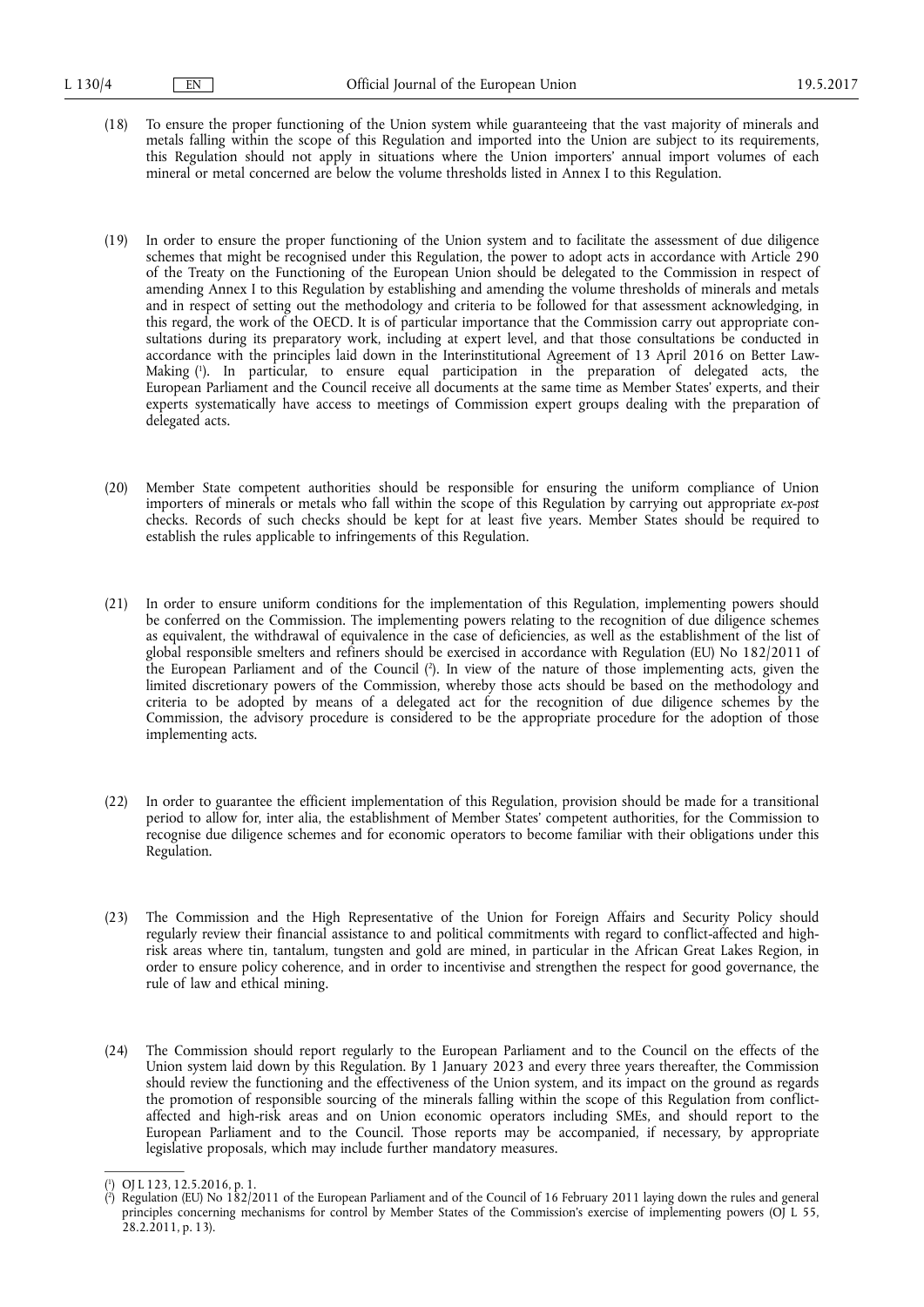- (25) In their Joint Communication of 5 March 2014 entitled 'Responsible sourcing of minerals originating in conflictaffected and high-risk areas: Towards an integrated EU approach' (the 'Joint Communication of 5 March 2014'), the Commission and the High Representative of the Union for Foreign Affairs and Security Policy committed to the implementation of accompanying measures leading to an integrated Union approach to responsible sourcing in parallel with this Regulation, with the aim not only of reaching a high level of participation by economic operators in the Union system provided for in this Regulation but also ensuring that a global, coherent and comprehensive approach is taken to promote responsible sourcing from conflict-affected and high-risk areas.
- (26) Preventing the profits from the trade in minerals and metals being used to fund armed conflict through due diligence and transparency will promote good governance and sustainable economic development. Therefore, this Regulation incidentally covers areas falling within the Union policy in the field of development cooperation in addition to the predominant area covered which falls under the common commercial policy of the Union,

HAVE ADOPTED THIS REGULATION:

#### *Article 1*

#### **Subject matter and scope**

1. This Regulation establishes a Union system for supply chain due diligence ('Union system') in order to curtail opportunities for armed groups and security forces to trade in tin, tantalum and tungsten, their ores, and gold. This Regulation is designed to provide transparency and certainty as regards the supply practices of Union importers, and of smelters and refiners sourcing from conflict-affected and high-risk areas.

2. This Regulation lays down the supply chain due diligence obligations of Union importers of minerals or metals containing or consisting of tin, tantalum, tungsten or gold, as set out in Annex I.

3. This Regulation shall not apply to Union importers of minerals or metals where their annual import volume of each of the minerals or metals concerned is below the volume thresholds set out in Annex I.

All volume thresholds are set at a level that ensures that the vast majority, but no less than 95 %, of the total volumes imported into the Union of each mineral and metal under the Combined Nomenclature code is subject to the obligations of Union importers set out in this Regulation.

4. The Commission shall adopt a delegated act, in accordance with Articles 18 and 19, if feasible by 1 April 2020 but no later than 1 July 2020, to amend Annex I by establishing the volume thresholds for tantalum or niobium ores and concentrates, gold ores and concentrates, tin oxides and hydroxides, tantalates and carbides of tantalum.

5. The Commission is empowered to adopt delegated acts in accordance with Articles 18 and 19 to amend the existing thresholds listed in Annex I every three years after 1 January 2021.

6. With the exception of Article 7(4), this Regulation shall not apply to recycled metals.

This Regulation shall not apply to stocks where a Union importer demonstrates that those stocks were created in the current form on a verifiable date prior to 1 February 2013.

This Regulation shall apply to minerals and metals referred to in Annex I that are obtained as by-products as defined in Article 2(t).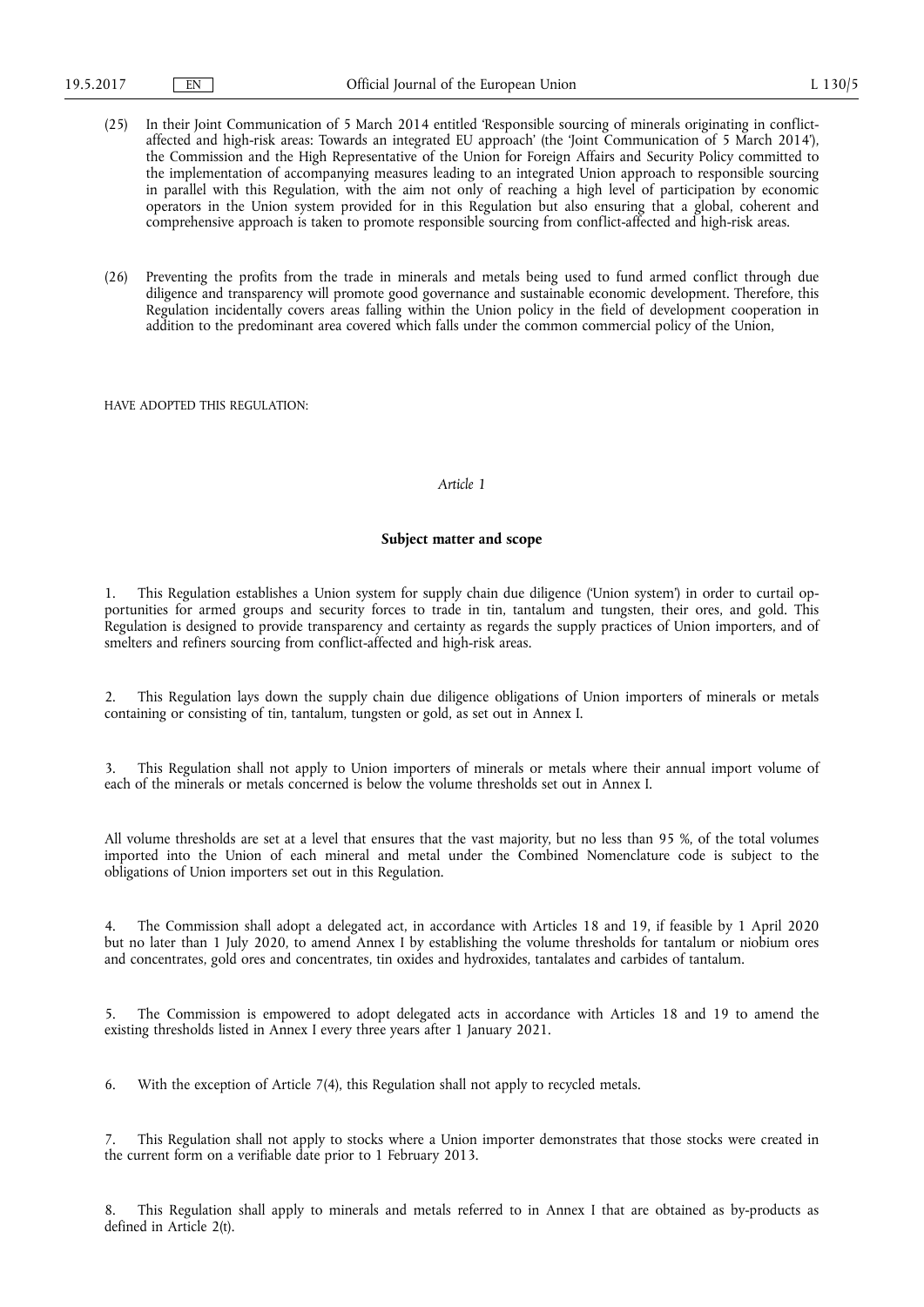## **Definitions**

For the purpose of this Regulation, the following definitions apply:

(a) 'minerals' means the following, as listed in Part A of Annex I:

— ores and concentrates containing tin, tantalum or tungsten, and

— gold;

- (b) 'metals' means metals containing or consisting of tin, tantalum, tungsten or gold, as listed in Part B of Annex I;
- (c) 'mineral supply chain' means the system of activities, organisations, actors, technology, information, resources and services involved in moving and processing the minerals from the extraction site to their incorporation in the final product;
- (d) 'supply chain due diligence' means the obligations of Union importers of tin, tantalum and tungsten, their ores, and gold in relation to their management systems, risk management, independent third-party audits and disclosure of information with a view to identifying and addressing actual and potential risks linked to conflict-affected and highrisk areas to prevent or mitigate adverse impacts associated with their sourcing activities;
- (e) 'chain of custody or supply chain traceability system' means a record of the sequence of economic operators which have custody of minerals and metals as they move through a supply chain;
- (f) 'conflict-affected and high-risk areas' means areas in a state of armed conflict or fragile post-conflict as well as areas witnessing weak or non-existent governance and security, such as failed states, and widespread and systematic violations of international law, including human rights abuses;
- (g) 'armed groups and security forces' means groups referred to in Annex II to the OECD Due Diligence Guidance;
- (h) 'smelter and refiner' means any natural or legal person performing forms of extractive metallurgy involving processing steps with the aim to produce a metal from a mineral;
- (i) 'global responsible smelters and refiners' means smelters and refiners located inside or outside the Union that are deemed to fulfil the requirements of this Regulation;
- (j) 'upstream' means the mineral supply chain from the extraction sites to the smelters and refiners, inclusive;
- (k) 'downstream' means the metal supply chain from the stage following the smelters and refiners to the final product;
- (l) 'Union importer' means any natural or legal person declaring minerals or metals for release for free circulation within the meaning of Article 201 of Regulation (EU) No 952/2013 of the European Parliament and of the Council ( 1 ) or any natural or legal person on whose behalf such declaration is made, as indicated in data elements 3/15 and 3/16 in accordance with Annex B to Commission Delegated Regulation (EU) 2015/2446 (?);
- (m) 'supply chain due diligence scheme' or 'due diligence scheme' means a combination of voluntary supply chain due diligence procedures, tools and mechanisms, including independent third-party audits, developed and overseen by governments, industry associations or groupings of interested organisations;
- (n) 'Member State competent authorities' means authorities designated by Member States in accordance with Article 10 with expertise as regards raw materials, industrial processes and auditing;

<sup>(</sup> 1 ) Regulation (EU) No 952/2013 of the European Parliament and of the Council of 9 October 2013 laying down the Union Customs Code (OJ L 269, 10.10.2013, p. 1).

<sup>(</sup> 2 ) Commission Delegated Regulation (EU) 2015/2446 of 28 July 2015 supplementing Regulation (EU) No 952/2013 of the European Parliament and of the Council as regards detailed rules concerning certain provisions of the Union Customs Code (OJ L 343, 29.12.2015, p. 1).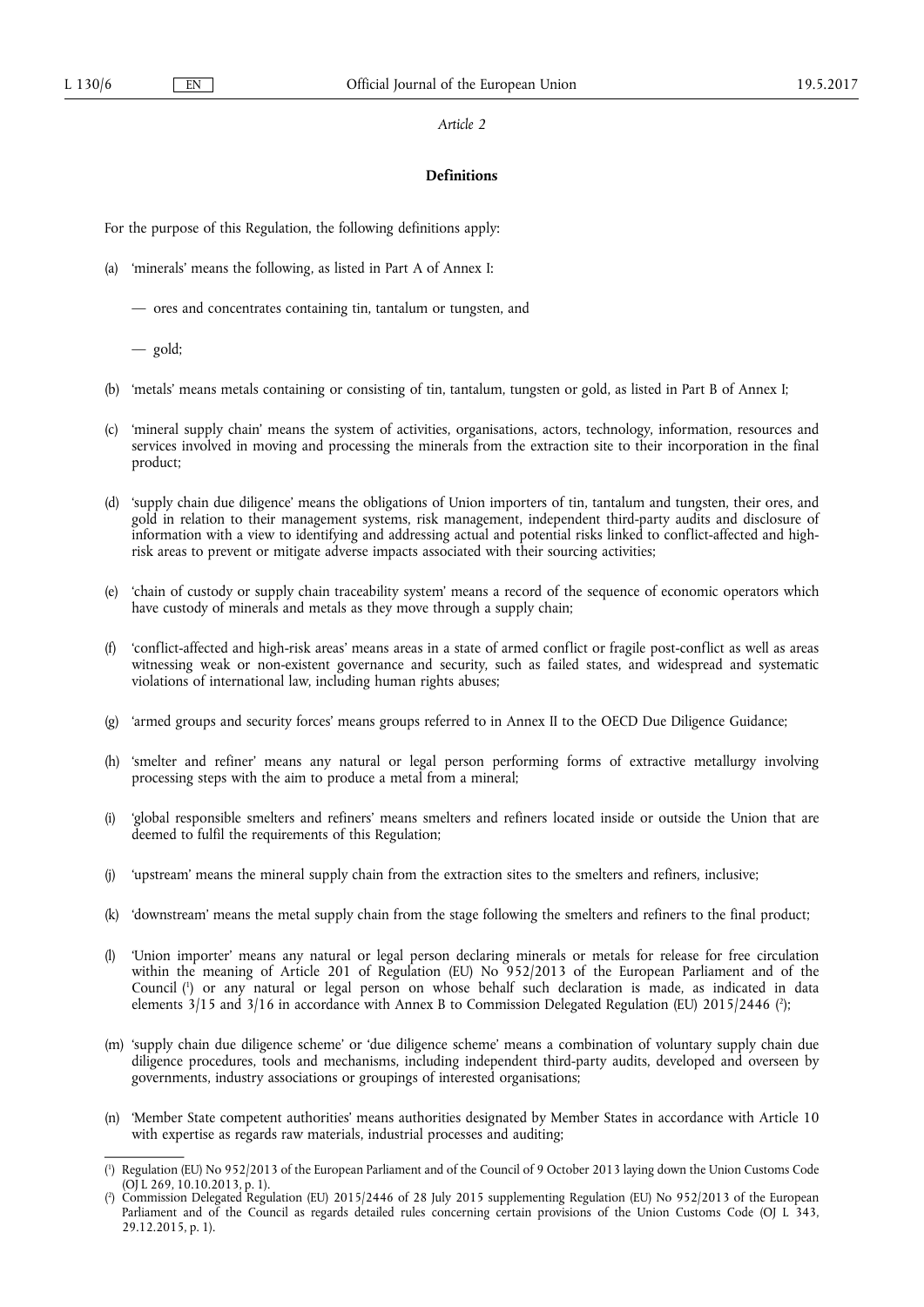- (o) 'OECD Due Diligence Guidance' means the OECD Due Diligence Guidance for Responsible Supply Chains of Minerals from Conflict-Affected and High-Risk Areas (Second Edition, OECD 2013), including all its Annexes and Supplements;
- (p) 'grievance mechanism' means an early-warning risk awareness mechanism allowing any interested party, including whistle-blowers, to voice concerns regarding the circumstances of extraction, trade and handling of minerals in and export of minerals from conflict-affected and high-risk areas;
- (q) 'model supply chain policy' means a supply chain policy that conforms to Annex II to the OECD Due Diligence Guidance outlining the risks of significant adverse impacts which may be associated with the extraction, trade, and handling of minerals in and export of minerals from conflict-affected and high-risk areas;
- (r) 'risk management plan' means the written response of a Union importer to the identified supply chain risks based on Annex III to the OECD Due Diligence Guidance;
- (s) 'recycled metals' means reclaimed end-user or post-consumer products, or scrap processed metals created during product manufacturing, including excess, obsolete, defective, and scrap metal materials which contain refined or processed metals that are appropriate for recycling in the production of tin, tantalum, tungsten or gold. For the purposes of this definition, minerals partially processed, unprocessed or a by-product from another ore are not considered to be recycled metals;
- (t) 'by-product' means a mineral or metal falling within the scope of this Regulation that has been obtained from the processing of a mineral or metal falling outside the scope of this Regulation, and which would not have been obtained without the processing of the primary mineral or metal falling outside the scope of this Regulation;
- (u) 'verifiable date' means a date which can be verified by the inspection of physical date stamps on products or of inventory lists.

#### **Compliance of Union importers with supply chain due diligence obligations**

1. Union importers of minerals or metals shall comply with the supply chain due diligence obligations set out in this Regulation and shall keep documentation demonstrating their respective compliance with those obligations, including the results of the independent third-party audits.

2. Member State competent authorities shall be responsible for carrying out appropriate *ex-post* checks pursuant to Article 11.

3. Pursuant to Article 8(1), interested parties may submit supply chain due diligence schemes for recognition by the Commission with a view to facilitating the compliance of Union importers with the relevant requirements set out in Articles 4 to 7.

#### *Article 4*

#### **Management system obligations**

Union importers of minerals or metals shall:

(a) adopt, and clearly communicate to suppliers and the public up-to-date information on, their supply chain policy for the minerals and metals potentially originating from conflict-affected and high-risk areas;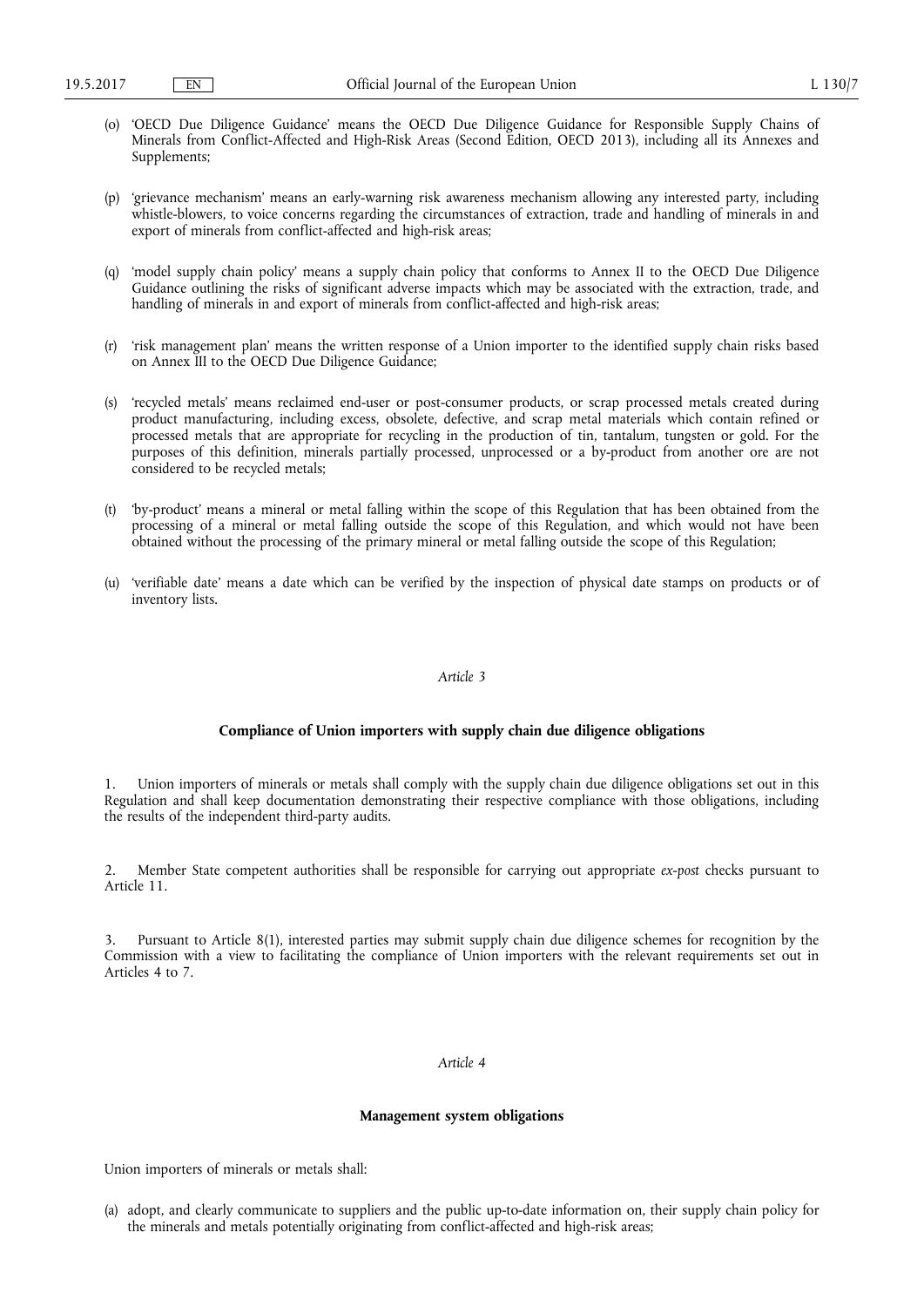- (b) incorporate in their supply chain policy standards against which supply chain due diligence is to be conducted consistent with the standards set out in the model supply chain policy in Annex II to the OECD Due Diligence Guidance;
- (c) structure their respective internal management systems to support supply chain due diligence by assigning responsibility to senior management, in cases where the Union importer is not a natural person, to oversee the supply chain due diligence process as well as maintain records of those systems for a minimum of five years;
- (d) strengthen their engagement with suppliers by incorporating their supply chain policy into contracts and agreements with suppliers consistent with Annex II to the OECD Due Diligence Guidance;
- (e) establish a grievance mechanism as an early-warning risk-awareness system or provide such mechanism through collaborative arrangements with other economic operators or organisations, or by facilitating recourse to an external expert or body, such as an ombudsman;
- (f) as regards minerals, operate a chain of custody or supply chain traceability system that provides, supported by documentation, the following information:
	- (i) description of the mineral, including its trade name and type;
	- (ii) name and address of the supplier to the Union importer;
	- (iii) country of origin of the minerals;
	- (iv) quantities and dates of extraction, if available, expressed in volume or weight;
	- (v) where minerals originate from conflict-affected and high-risk areas or, where other supply chain risks as listed in the OECD Due Diligence Guidance have been ascertained by the Union importer, additional information in accordance with the specific recommendations for upstream economic operators, as set out in the OECD Due Diligence Guidance, such as the mine of mineral origin, locations where minerals are consolidated, traded and processed, and taxes, fees and royalties paid;
- (g) as regards metals, operate a chain of custody or supply chain traceability system that provides, supported by documentation, the following information:
	- (i) description of the metal, including its trade name and type;
	- (ii) name and address of the supplier to the Union importer;
	- (iii) name and address of the smelters and refiners in the supply chain of the Union importer;
	- (iv) if available, records of the third-party audit reports of the smelters and refiners, or evidence of conformity with a supply chain due diligence scheme recognised by the Commission pursuant to Article 8;
	- (v) if the records referred to in point (iv) are not available:
		- countries of origin of the minerals in the supply chain of the smelters and refiners,
		- where metals are based on minerals originating from conflict-affected and high-risk areas, or other supply chain risks as listed in the OECD Due Diligence Guidance have been ascertained by the Union importer, additional information in accordance with the specific recommendations for downstream economic operators set out in that Guidance;
- (h) as regards by-products, provide information supported by documentation as from the point of origin of those byproducts, namely the point where the by-product is first separated from its primary mineral or metal falling outside the scope of this Regulation.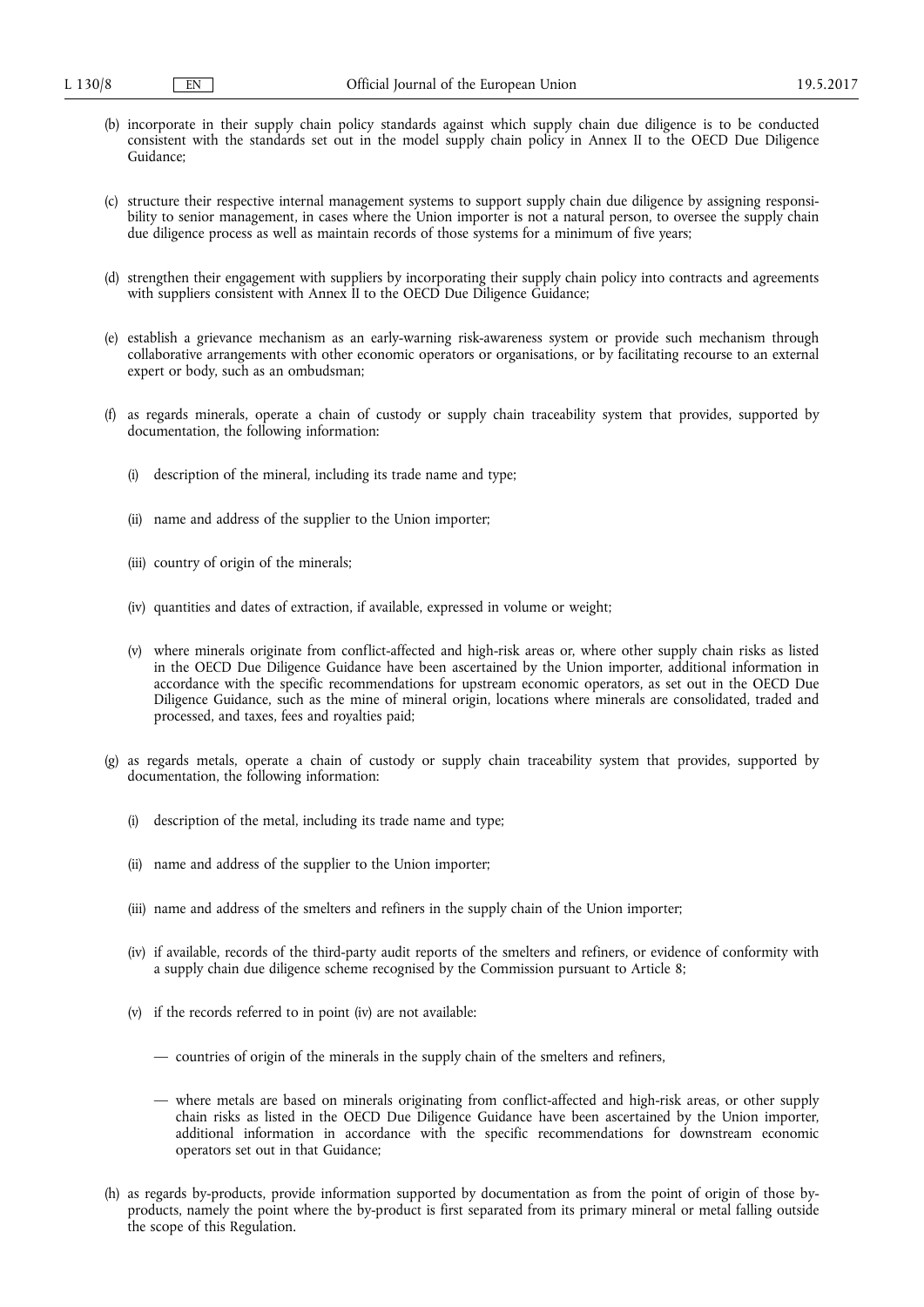#### **Risk management obligations**

- 1. Union importers of minerals shall:
- (a) identify and assess the risks of adverse impacts in their mineral supply chain on the basis of the information provided pursuant to Article 4 against the standards of their supply chain policy, consistent with Annex II to, and the due diligence recommendations set out in, the OECD Due Diligence Guidance;
- (b) implement a strategy to respond to the identified risks designed so as to prevent or mitigate adverse impacts by:
	- (i) reporting findings of the supply chain risk assessment to senior management designated for that purpose, in cases where the Union importer is not a natural person;
	- (ii) adopting risk management measures consistent with Annex II to, and the due diligence recommendations set out in, the OECD Due Diligence Guidance, considering their ability to influence, and where necessary take steps to exert pressure on suppliers who can most effectively prevent or mitigate the identified risk, by making it possible either to:
		- continue trade while simultaneously implementing measurable risk mitigation efforts,
		- suspend trade temporarily while pursuing ongoing measurable risk mitigation efforts, or
		- disengage with a supplier after failed attempts at risk mitigation;
	- (iii) implementing the risk management plan; monitoring and tracking performance of risk mitigation efforts; reporting back to senior management designated for this purpose, in cases where the Union importer is not a natural person; and considering suspending or discontinuing engagement with a supplier after failed attempts at mitigation;
	- (iv) undertaking additional fact and risk assessments for risks requiring mitigation, or after a change of circumstances.

2. If a Union importer of minerals pursues risk mitigation efforts while continuing trade or temporarily suspending trade, it shall consult with suppliers and with the stakeholders concerned, including local and central government authorities, international or civil society organisations and affected third parties, and agree on a strategy for measurable risk mitigation in the risk management plan.

3. Union importers of minerals shall, in order to design conflict and high-risk sensitive strategies for mitigation in the risk management plan, rely on the measures and indicators referred to in Annex III to the OECD Due Diligence Guidance and measure progressive improvement.

Union importers of metals shall identify and assess, in accordance with Annex II to the OECD Due Diligence Guidance and the specific recommendations set out in that Guidance, the risks in their supply chain based on available third-party audit reports concerning the smelters and refiners in that chain, and, by assessing, as appropriate, the due diligence practices of those smelters and refiners. Those audit reports shall be in accordance with Article 6(1) of this Regulation. In the absence of such third-party audit reports from the smelters and refiners in their supply chain, Union importers of metals shall identify and assess the risks in their supply chain as part of their own risk management system. In such cases, Union importers of metals shall carry out audits of their own supply chain due diligence via an independent third-party in accordance with Article 6 of this Regulation.

5. In cases where they are not natural persons, Union importers of metals shall report the findings of the risk assessment referred to in paragraph 4 to their senior management designated for this purpose and they shall implement a response strategy designed to prevent or mitigate adverse impacts, consistent with Annex II to the OECD Due Diligence Guidance and with the specific recommendations set out in that Guidance.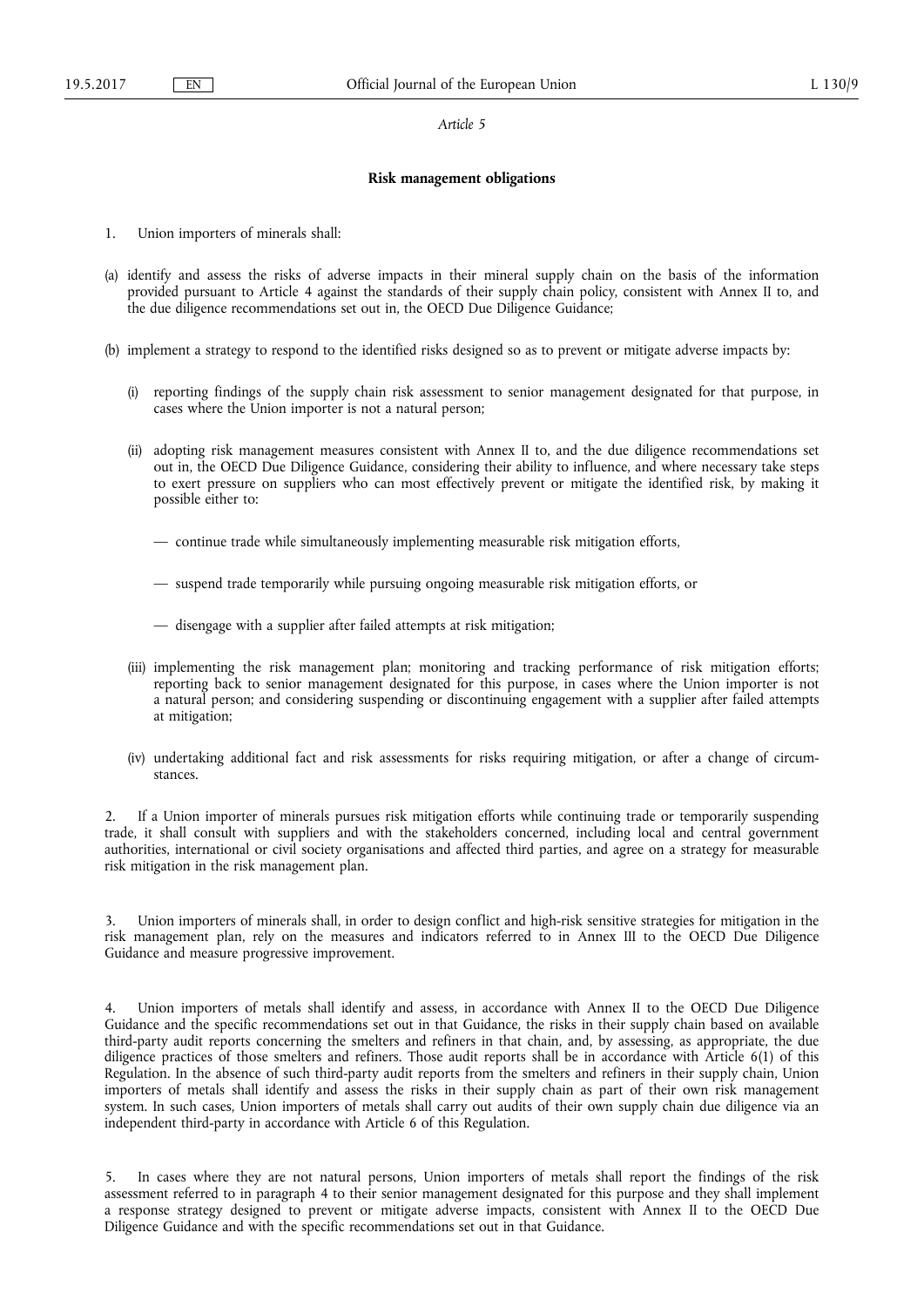### **Third-party audit obligations**

1. Union importers of minerals or metals shall carry out audits via an independent third party ('third-party audit').

That third-party audit shall:

- (a) include in its scope all of the Union importer's activities, processes and systems used to implement supply chain due diligence regarding minerals or metals, including the Union importer's management system, risk management, and disclosure of information in accordance with Articles 4, 5 and 7 respectively;
- (b) have as its objective the determination of conformity of the Union importer's supply chain due diligence practices with Articles 4, 5 and 7;
- (c) make recommendations to the Union importer on how to improve its supply chain due diligence practices; and
- (d) respect the audit principles of independence, competence and accountability, as set out in the OECD Due Diligence Guidance.

2. Union importers of metals shall be exempted from the obligation to carry out third-party audits pursuant to paragraph 1 provided they make available substantive evidence, including third-party audit reports, demonstrating that all smelters and refiners in their supply chain comply with this Regulation.

The requirement of substantive evidence shall be deemed to be fulfilled where Union importers of metals demonstrate that they are sourcing exclusively from smelters and refiners listed by the Commission pursuant to Article 9.

## *Article 7*

### **Disclosure obligations**

1. Union importers of minerals or metals shall make available to Member State competent authorities the reports of any third-party audit carried out in accordance with Article 6 or evidence of conformity with a supply chain due diligence scheme recognised by the Commission pursuant to Article 8.

2. Union importers of minerals or metals shall make available to their immediate downstream purchasers all information gained and maintained pursuant to their supply chain due diligence with due regard for business confidentiality and other competitive concerns.

3. Union importers of minerals or metals shall, on an annual basis, publicly report as widely as possible, including on the internet, on their supply chain due diligence policies and practices for responsible sourcing. That report shall contain the steps taken by them to implement the obligations as regards their management system under Article 4, and their risk management under Article 5, as well as a summary report of the third-party audits, including the name of the auditor, with due regard for business confidentiality and other competitive concerns.

Where a Union importer can reasonably conclude that metals are derived only from recycled or scrap sources, it shall, with due regard for business confidentiality and other competitive concerns:

(a) publicly disclose its conclusion; and

(b) describe in reasonable detail the supply chain due diligence measures it exercised in reaching that conclusion.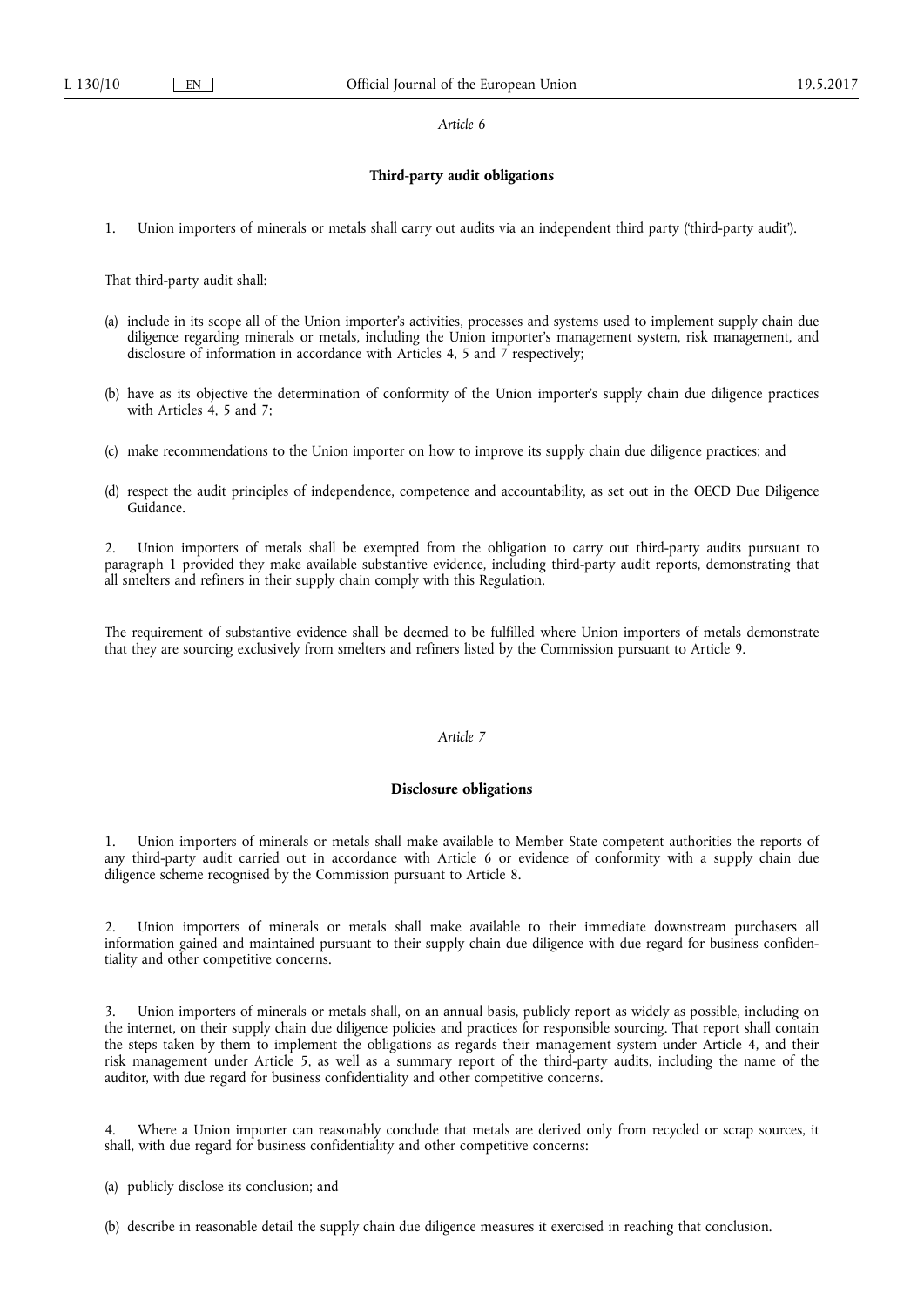## **Recognition of supply chain due diligence schemes**

1. Governments, industry associations and groupings of interested organisations having due diligence schemes in place ('scheme owners') may apply to the Commission to have the supply chain due diligence schemes that are developed and overseen by them recognised by the Commission. Such applications shall be supported by adequate evidence and information.

The Commission shall adopt delegated acts in accordance with Article 19, supplementing this Regulation by setting out the methodology and criteria allowing the Commission to assess whether supply chain due diligence schemes facilitate the fulfilment of the requirements of this Regulation by economic operators and allowing the Commission to recognise schemes.

Where, on the basis of the evidence and information provided pursuant to paragraph 1 and in accordance with the methodology and criteria for recognition established pursuant to paragraph 2, the Commission determines that the supply chain due diligence scheme, when effectively implemented by a Union importer of minerals or metals, enables that importer to comply with this Regulation, it shall adopt an implementing act granting that scheme a recognition of equivalence with the requirements of this Regulation. The OECD Secretariat shall, as appropriate, be consulted prior to the adoption of such implementing acts.

When making a determination on the recognition of a due diligence scheme, the Commission shall take into account the diverse industry practices covered by that scheme and shall also have regard to the risk-based approach and method used by that scheme to identify conflict-affected and high-risk areas, and the listed results thereof. Those listed results shall be disclosed by the scheme owner.

The implementing acts referred to in the first subparagraph of this paragraph shall be adopted in accordance with the advisory procedure referred to in Article 15(2).

The Commission shall also, as appropriate, periodically verify that recognised supply chain due diligence schemes continue to fulfil the criteria that led to a recognition of equivalence decision adopted pursuant to paragraph 3.

5. The owner of a supply chain due diligence scheme for which the recognition of equivalence was granted in accordance with paragraph 3 shall inform the Commission without delay of any changes or updates made to that scheme.

6. If there is evidence of repeated or significant cases where economic operators implementing a scheme recognised in accordance with paragraph 3 have failed to fulfil the requirements of this Regulation, the Commission shall examine, in consultation with the owner of the recognised scheme, whether those cases indicate deficiencies in the scheme.

Where the Commission identifies a failure to comply with this Regulation or deficiencies in a recognised supply chain due diligence scheme, it may grant the scheme owner an appropriate period of time to take remedial action.

Where the scheme owner fails or refuses to take the necessary remedial action, and where the Commission has determined that the failure or deficiencies referred to in the first subparagraph of this paragraph compromise the ability of the Union importer implementing a scheme to comply with this Regulation or where repeated or significant cases of non-compliance by economic operators implementing a scheme are due to deficiencies in the scheme, the Commission shall adopt an implementing act in accordance with the advisory procedure referred to in Article 15(2), withdrawing the recognition of the scheme.

8. The Commission shall establish and keep up-to-date a register of recognised supply chain due diligence schemes. That register shall be made publicly available on the internet.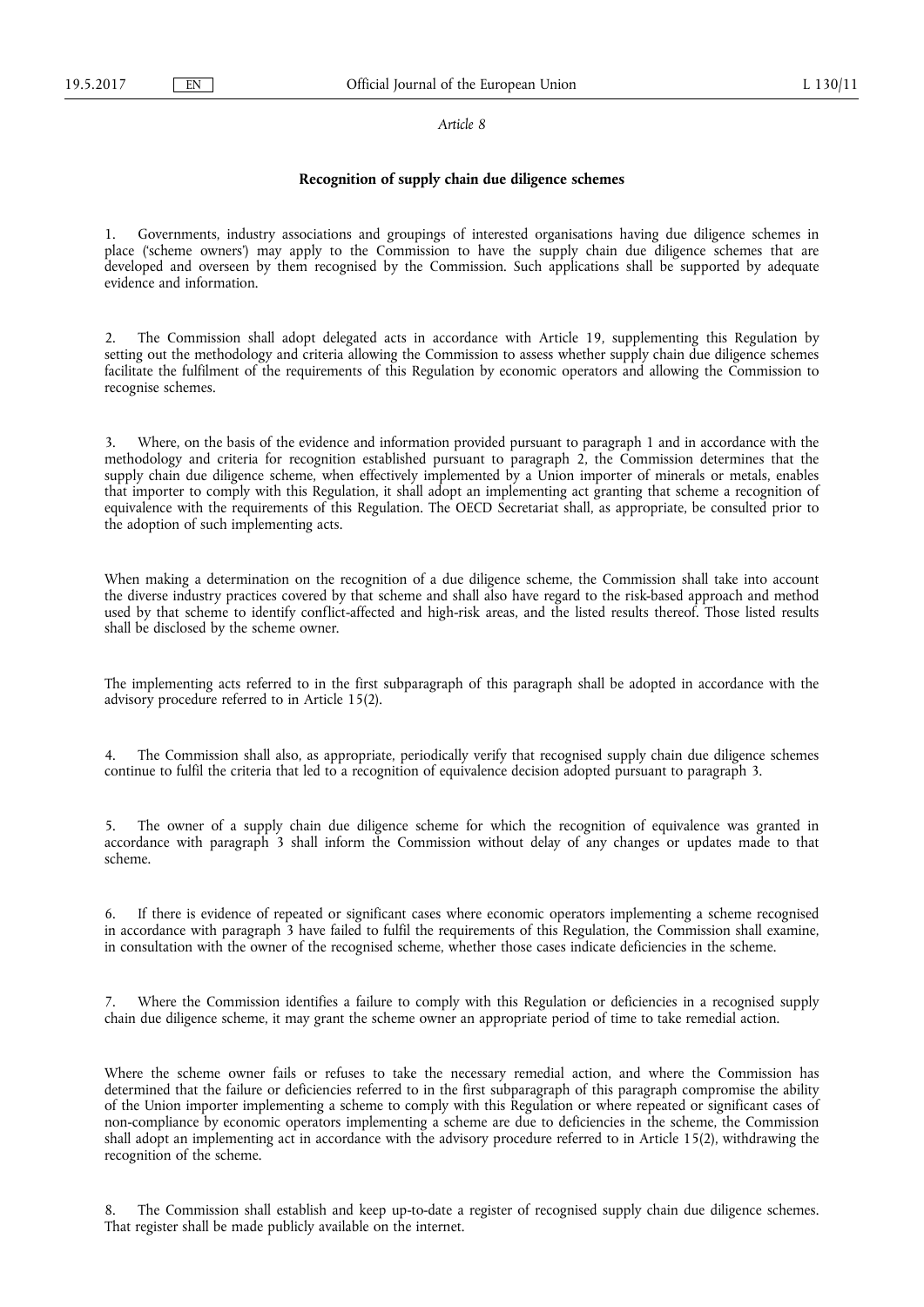#### **List of global responsible smelters and refiners**

1. The Commission shall adopt implementing acts establishing or amending the list of the names and addresses of global responsible smelters and refiners.

That list shall be drawn up taking into account global responsible smelters and refiners covered by supply chain due diligence schemes recognised by the Commission pursuant to Article 8 and the information submitted by Member States pursuant to Article  $17(1)$ .

2. The Commission shall use its best endeavours to identify those smelters and refiners included in the list referred to in paragraph 1 of this Article that source, at least partially, from conflict-affected and high-risk areas, in particular by drawing upon information provided by the owners of supply chain due diligence schemes recognised pursuant to Article 8.

3. The Commission shall establish or amend the list using the template in Annex II and in accordance with the advisory procedure referred to in Article 15(2). The OECD Secretariat shall, as appropriate, be consulted prior to the adoption of that list.

4. The Commission shall, by means of an implementing act, remove from the list the names and addresses of the smelters and refiners that are no longer recognised as responsible on the basis of information received pursuant to Article 8 and Article 17(1). That implementing act shall be adopted in accordance with the advisory procedure referred to in Article 15(2).

5. The Commission shall, in a timely manner, update and make publicly available, including on the internet, the information included in the list of global responsible smelters and refiners.

## *Article 10*

### **Member State competent authorities**

1. Each Member State shall designate one or more competent authorities responsible for the application of this Regulation.

Member States shall inform the Commission of the names and addresses of the competent authorities by 9 December 2017. Member States shall inform the Commission of any changes to the names or addresses of the competent authorities.

2. The Commission shall make publicly available, including on the internet, a list of competent authorities using the template in Annex III. The Commission shall keep that list up-to-date.

3. Member State competent authorities shall be responsible for ensuring the effective and uniform implementation of this Regulation throughout the Union.

## *Article 11*

#### **Ex-post** *checks on Union importers*

1. Member State competent authorities shall be responsible for carrying out appropriate *ex-post* checks in order to ensure that Union importers of minerals or metals comply with the obligations set out in Articles 4 to 7.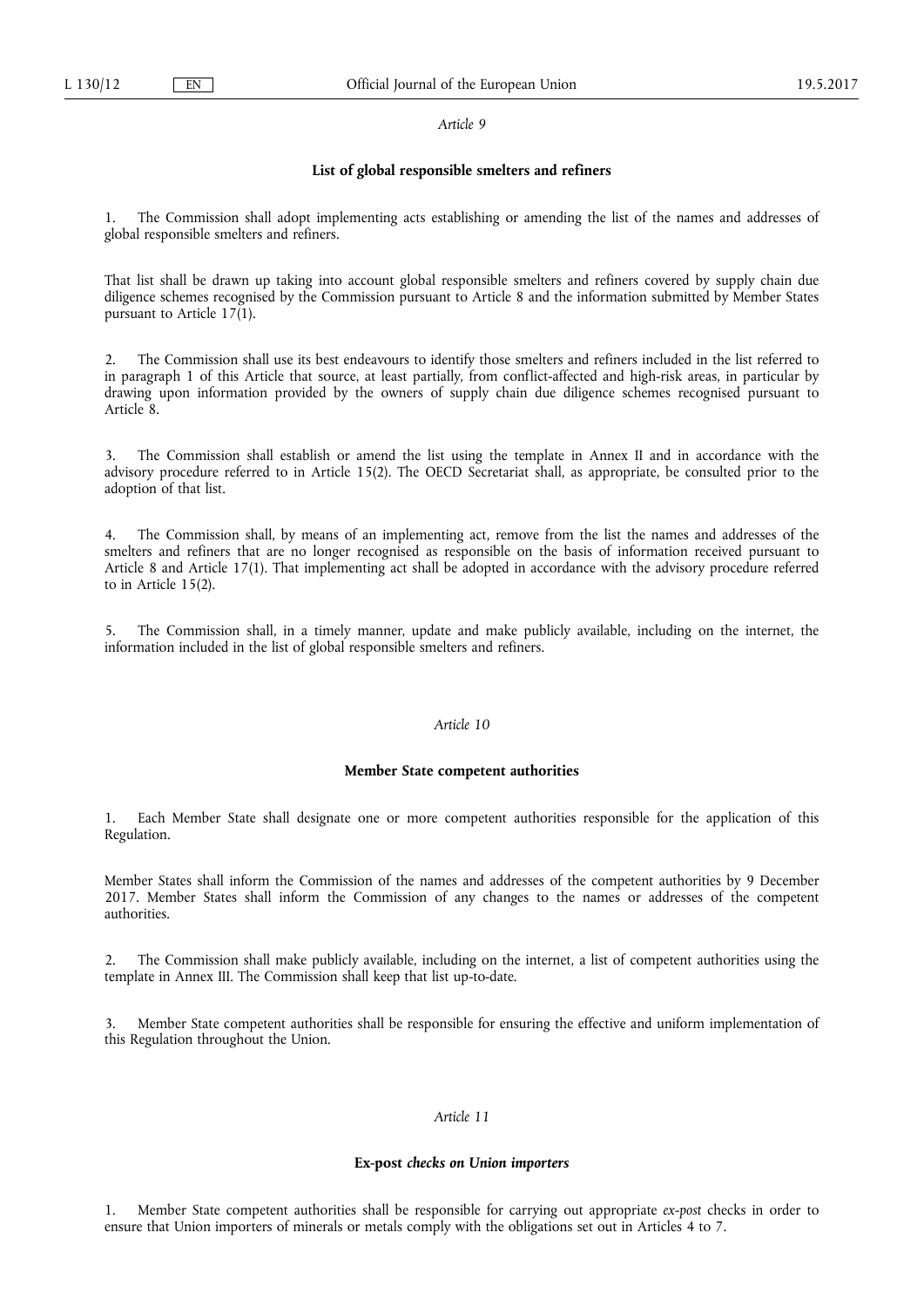2. The *ex-post* checks referred to in paragraph 1 shall be conducted by taking a risk-based approach, as well as in cases when a competent authority is in possession of relevant information, including on the basis of substantiated concerns provided by third parties, concerning the compliance by a Union importer with this Regulation.

- 3. The *ex-post* checks referred to in paragraph 1 shall include, inter alia:
- (a) examination of the Union importer's implementation of supply chain due diligence obligations under this Regulation, including regarding the management system, risk management, independent third-party audit and disclosure;
- (b) examination of documentation and records that demonstrate the proper compliance with the obligations referred to in point (a);
- (c) examination of audit obligations in accordance with the scope, objective and principles set out in Article 6.

The *ex-post* checks referred to in paragraph 1 should include on-the-spot inspections, including at the premises of the Union importer.

4. Union importers shall offer all the assistance necessary to facilitate the performance of the *ex-post* checks referred to in paragraph 1, in particular as regards access to premises and the presentation of documentation and records.

In order to ensure clarity of tasks and consistency of action among Member State competent authorities, the Commission shall prepare non-binding guidelines in the form of a handbook detailing the steps to be followed by Member State competent authorities carrying out the *ex-post* checks referred to in paragraph 1. Those guidelines shall include, as appropriate, templates of documents facilitating the implementation of this Regulation.

#### *Article 12*

#### **Records of** ex-post **checks on Union importers**

Member State competent authorities shall keep records of the *ex-post* checks referred to in Article 11(1), indicating in particular the nature and results of such checks, as well as records of any notice of remedial action issued under Article 16(3).

Records of the *ex-post* checks referred to in Article 11(1) shall be kept for at least five years.

## *Article 13*

#### **Cooperation and information exchange**

1. Member State competent authorities shall exchange information, including with their respective customs authorities, on matters pertaining to supply chain due diligence and *ex-post* checks carried out.

2. Member State competent authorities shall exchange information on shortcomings detected through the *ex-post*  checks referred to in Article 11(1) and on the rules applicable to infringement in accordance with Article 16 with the competent authorities of other Member States and with the Commission.

3. Cooperation under paragraphs 1 and 2 shall fully respect Directive 95/46/EC of the European Parliament and of the Council ( 1 ) and Regulation (EC) No 45/2001 of the European Parliament and of the Council ( 2 ) as regards data protection and Regulation (EU) No 952/2013 as regards the disclosure of confidential information.

<sup>(</sup> 1 ) Directive 95/46/EC of the European Parliament and of the Council of 24 October 1995 on the protection of individuals with regard to the processing of personal data and on the free movement of such data (OJ L 281, 23.11.1995, p. 31).

<sup>(</sup> 2 ) Regulation (EC) No 45/2001 of the European Parliament and of the Council of 18 December 2000 on the protection of individuals with regard to the processing of personal data by the Community institutions and bodies and on the free movement of such data (OJ L 8, 12.1.2001, p. 1).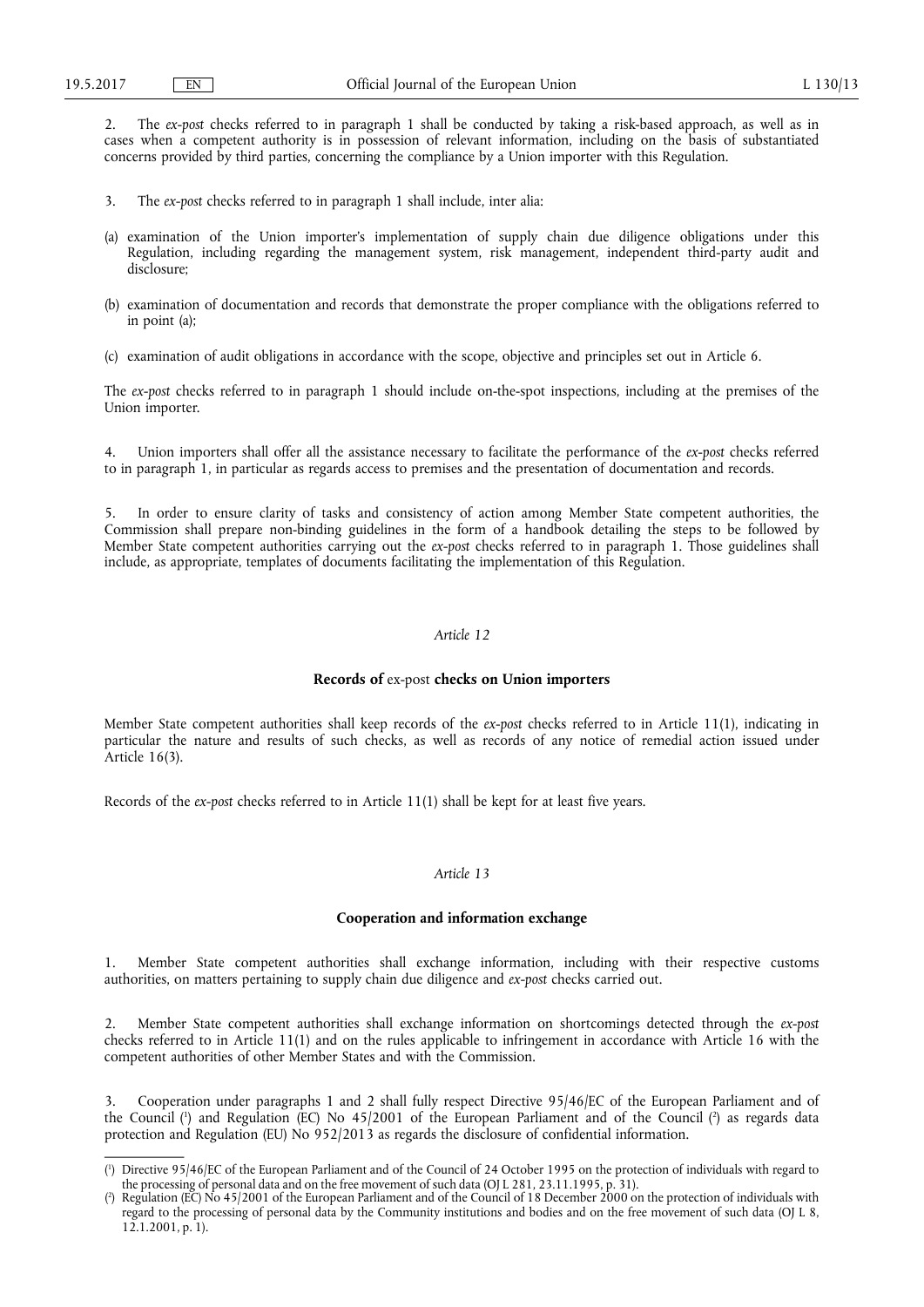#### **Guidelines**

In order to create clarity and certainty for and consistency among the practices of economic operators, in particular SMEs, the Commission, in consultation with the European External Action Service and the OECD, shall prepare non-binding guidelines in the form of a handbook for economic operators, explaining how best to apply the criteria for the identification of conflict-affected and high-risk areas. That handbook shall be based on the definition of conflict-affected and high-risk areas set out in Article 2(f) of this Regulation and shall take into account the OECD Due Diligence Guidance in this field, including other supply chain risks triggering red flags as defined in the relevant supplements to that Guidance.

2. The Commission shall call upon external expertise that will provide an indicative, non-exhaustive, regularly updated list of conflict-affected and high-risk areas. That list shall be based on the external experts' analysis of the handbook referred to in paragraph 1 and existing information from, inter alia, academics and supply chain due diligence schemes. Union importers sourcing from areas which are not mentioned on that list shall also maintain their responsibility to comply with the due diligence obligations under this Regulation.

## *Article 15*

#### **Committee procedure**

1. The Commission shall be assisted by a committee. That committee shall be a committee within the meaning of Regulation (EU) No 182/2011.

2. Where reference is made to this paragraph, Article 4 of Regulation (EU) No 182/2011 shall apply.

Where the opinion of the committee is to be obtained by written procedure, that procedure shall be terminated without result when, within the time-limit for delivery of the opinion, the chair of the committee so decides or a simple majority of committee members so request.

### *Article 16*

### **Rules applicable to infringement**

1. Member States shall lay down the rules applicable to infringements of this Regulation.

2. Member States shall notify the rules referred to in paragraph 1 to the Commission and shall notify it without delay of any subsequent amendment thereto.

3. In the case of an infringement of this Regulation, Member State competent authorities shall issue a notice of remedial action to be taken by the Union importer.

## *Article 17*

#### **Reporting and review**

1. By 30 June each year, Member States shall submit to the Commission a report on the implementation of this Regulation and, in particular, on notices of remedial action issued by their competent authorities pursuant to Article 16(3) and on the third-party audit reports made available pursuant to Article 7(1).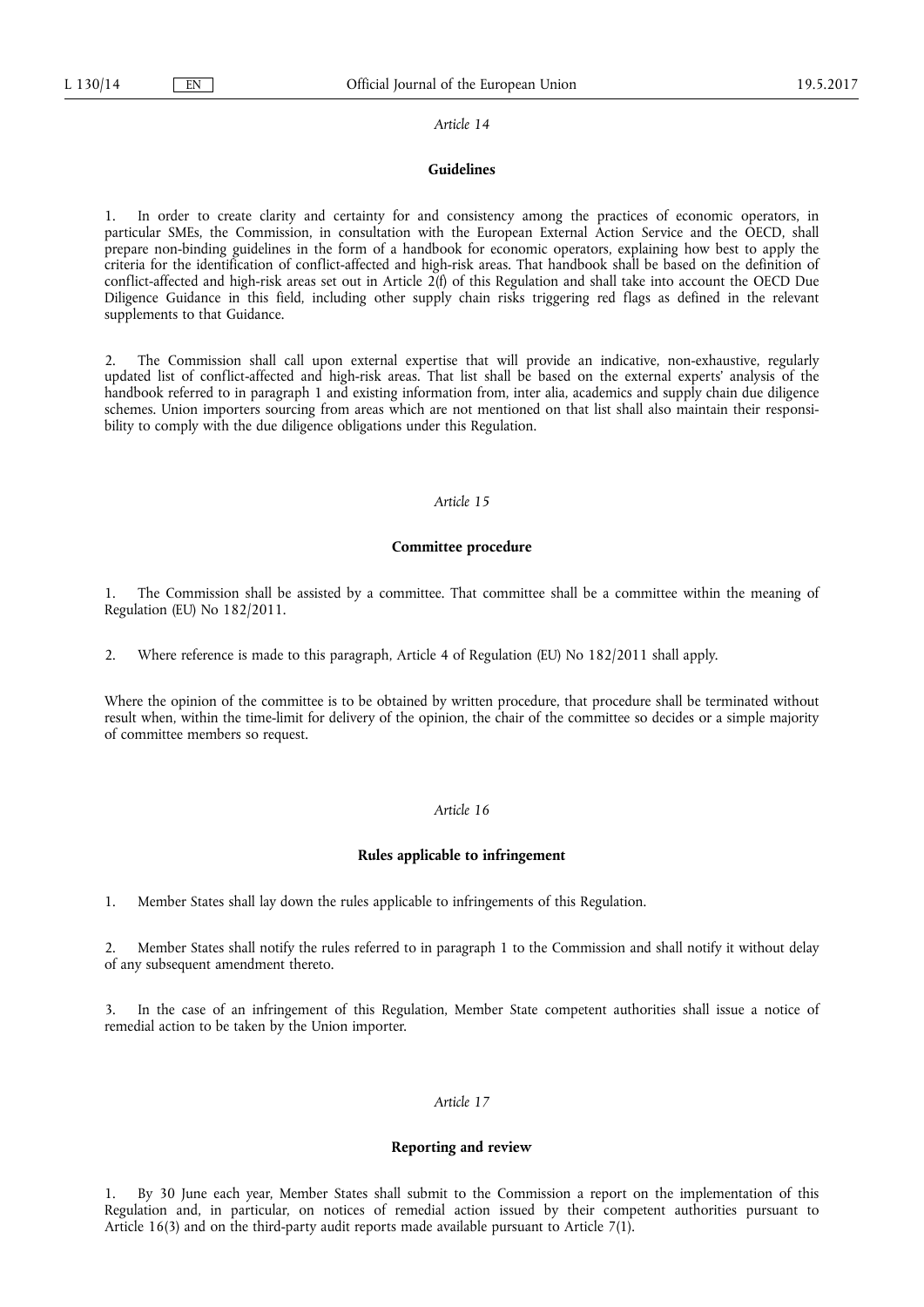2. By 1 January 2023 and every three years thereafter, the Commission shall review the functioning and effectiveness of this Regulation. That review shall take into account the impact of this Regulation on the ground, including on the promotion and cost of responsible sourcing of the minerals within its scope from conflict-affected and high-risk areas and the impact of this Regulation on Union economic operators, including SMEs, as well as the accompanying measures outlined in the Joint Communication of 5 March 2014. The Commission shall discuss the review report with the European Parliament and with the Council. The review shall include an independent assessment of the proportion of total downstream Union economic operators with tin, tantalum, tungsten or gold in their supply chain, which have due diligence schemes in place. The review shall assess the adequacy and implementation of these due diligence schemes and the impact of the Union system on the ground as well as the need for additional mandatory measures in order to ensure sufficient leverage of the total Union market on the responsible global supply chain of minerals.

3. Based on the findings of the review under paragraph 2, the Commission shall assess whether Member State competent authorities should have competence to impose penalties upon Union importers in the event of persistent failure to comply with the obligations set out in this Regulation. It may, as appropriate, submit a legislative proposal to the European Parliament and to the Council in this regard.

#### *Article 18*

#### **Methodology for calculation of thresholds**

Unless otherwise provided in this Regulation, on the basis of customs information that shall be provided upon request of the Commission by the Member States on the annual import volumes by Union importer and by Combined Nomenclature code as listed in Annex I in their respective territories, the Commission shall select the highest annual import volume per Union importer and per Combined Nomenclature code corresponding to no less than 95 % of the total annual volume of imports into the Union for that Combined Nomenclature code as the new threshold to be inserted in Annex I. The Commission shall rely in doing so on the import information for each Union importer provided by the Member States for the previous two years.

#### *Article 19*

#### **Exercise of the delegation**

1. The power to adopt delegated acts is conferred on the Commission subject to the conditions laid down in this Article.

2. The power to adopt delegated acts referred to in Article 1(4) and (5) and Article 8(2) shall be conferred on the Commission for a period of five years from 8 June 2017. The Commission shall draw up a report in respect of the delegation of power not later than nine months before the end of the five-year period. The delegation of power referred to in Article 1(5) and Article 8(2) shall be tacitly extended for periods of an identical duration, unless the European Parliament or the Council opposes such extension not later than three months before the end of each period.

3. The delegation of power referred to in Article 1(4) and (5) and Article 8(2) may be revoked at any time by the European Parliament or by the Council. A decision to revoke shall put an end to the delegation of the power specified in that decision. It shall take effect the day following the publication of the decision in the *Official Journal of the European Union* or at a later date specified therein. It shall not affect the validity of any delegated acts already in force.

4. Before adopting a delegated act, the Commission shall consult experts designated by each Member State in accordance with the principles laid down in the Interinstitutional Agreement of 13 April 2016 on Better Law-Making.

5. As soon as it adopts a delegated act, the Commission shall notify it simultaneously to the European Parliament and to the Council.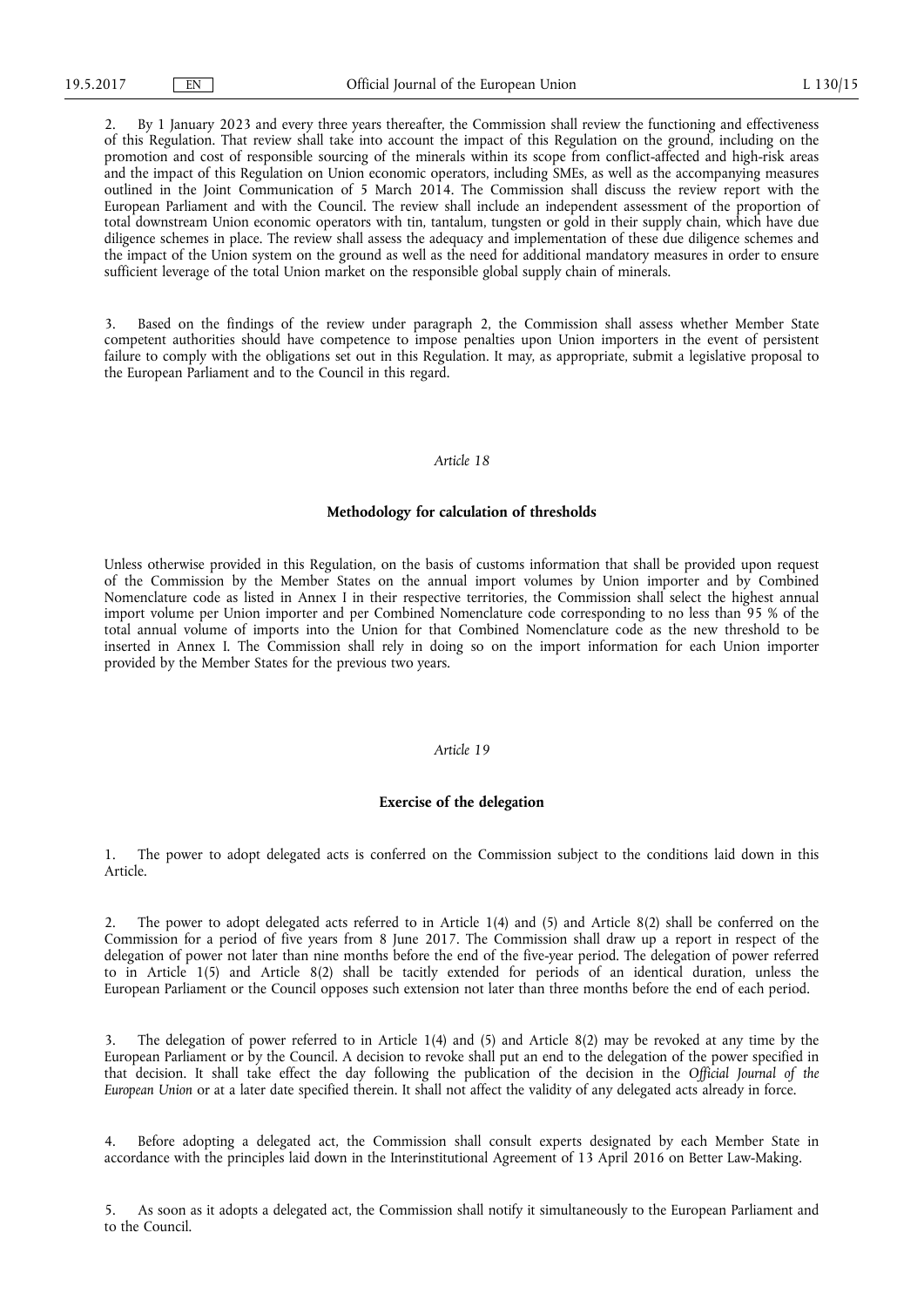6. A delegated act adopted pursuant to Article 1(4) and (5) and Article 8(2) shall enter into force only if no objection has been expressed either by the European Parliament or the Council within a period of two months of notification of that act to the European Parliament and to the Council or if, before the expiry of that period, the European Parliament and the Council have both informed the Commission that they will not object. That period shall be extended by two months at the initiative of the European Parliament or of the Council.

#### *Article 20*

## **Entry into force and date of application**

1. This Regulation shall enter into force on the twentieth day following that of its publication in the *Official Journal of the European Union*.

2. With the exception of the provisions referred to in paragraph 3, this Regulation shall apply from 9 July 2017.

3. Article 1(5), Article 3(1) and (2), Articles 4 to 7, Article 8(6) and (7), Article 10(3), Article 11(1), (2), (3), and (4), Articles 12 and 13, Article 16(3), and Article 17 shall apply from 1 January 2021.

This Regulation shall be binding in its entirety and directly applicable in all Member States.

Done at Strasbourg, 17 May 2017.

*For the European Parliament The President*  A. TAJANI

*For the Council The President*  C. ABELA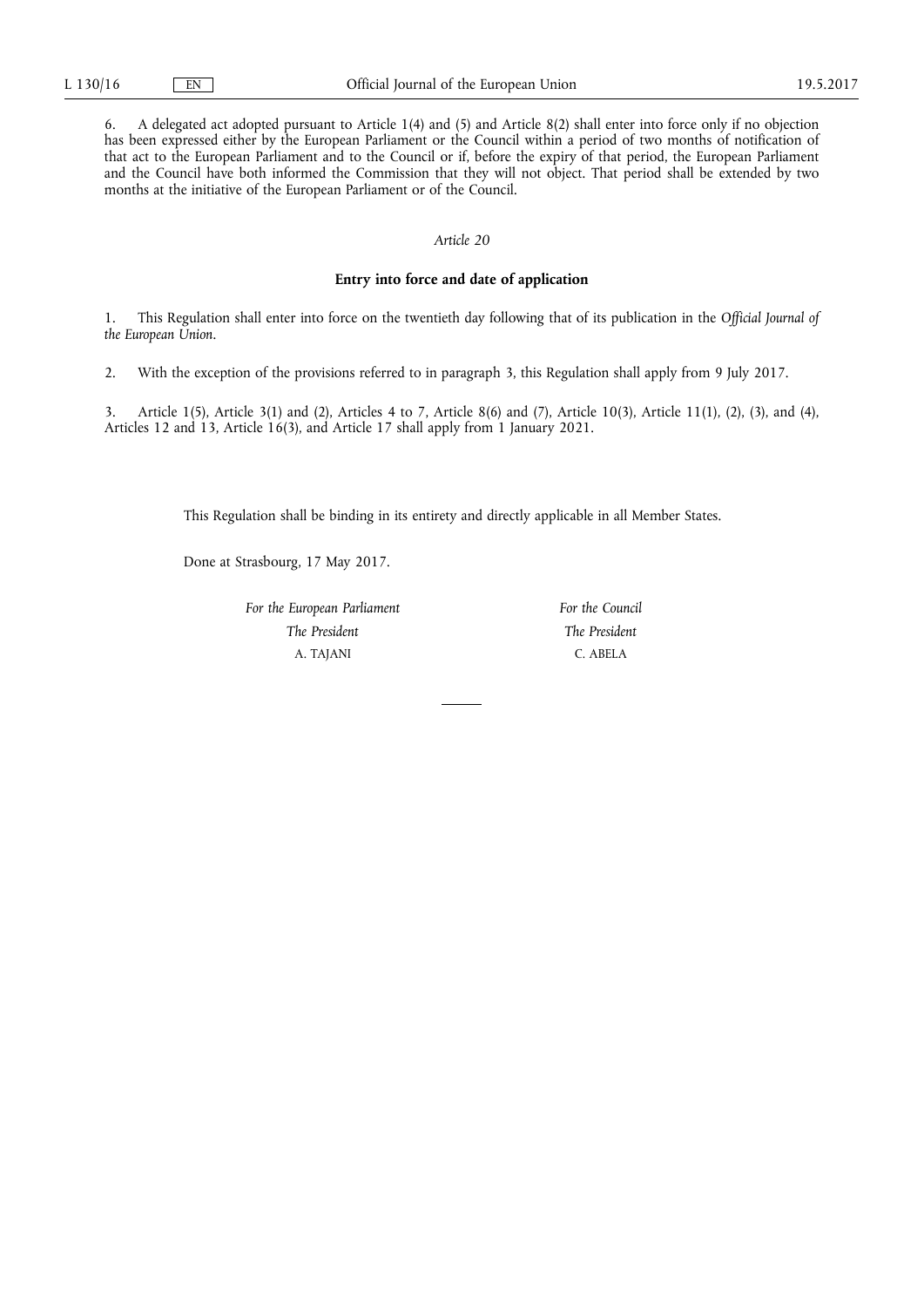## *ANNEX I*

## List of minerals and metals within the scope of Regulation (EU) 2017/821 classified under the Combined Nomenclature

Part A: Minerals

| Description                                                                                                                                          | CN code       | TARIC<br>subdivision | Volume threshold (kg)             |
|------------------------------------------------------------------------------------------------------------------------------------------------------|---------------|----------------------|-----------------------------------|
| Tin ores and concentrates                                                                                                                            | 2609 00 00    |                      | 5 0 0 0                           |
| Tungsten ores and concentrates                                                                                                                       | 2611 00 00    |                      | 250 000                           |
| Tantalum or niobium ores and concentrates                                                                                                            | ex 2615 90 00 | 10                   | Article 1(4) and Article 18 apply |
| Gold ores and concentrates                                                                                                                           | ex 2616 90 00 | 10                   | Article 1(4) and Article 18 apply |
| Gold, unwrought or in semi-manufactured forms,<br>or in powder with a gold concentration lower<br>than 99,5 % that has not passed the refining stage | ex 7108 $(*)$ |                      | 100                               |

(\*) For the purpose of amending this threshold, the imported volume obtained by applying the methodology and criteria of Article 18 shall be set as the threshold for both ex 7108 tariff lines included in Annex I.

## Part B: Metals

| Description                                                                                                                                                | CN code       | <b>TARIC</b><br>subdivision | Volume threshold (kg)             |
|------------------------------------------------------------------------------------------------------------------------------------------------------------|---------------|-----------------------------|-----------------------------------|
| Tungsten oxides and hydroxides                                                                                                                             | 2825 90 40    |                             | 100 000                           |
| Tin oxides and hydroxides                                                                                                                                  | ex 2825 90 85 | 10                          | Article 1(4) and Article 18 apply |
| Tin chlorides                                                                                                                                              | 2827 39 10    |                             | 10 000                            |
| Tungstates                                                                                                                                                 | 2841 80 00    |                             | 100 000                           |
| Tantalates                                                                                                                                                 | ex 2841 90 85 | 30                          | Article 1(4) and Article 18 apply |
| Carbides of tungsten                                                                                                                                       | 2849 90 30    |                             | 10 000                            |
| Carbides of tantalum                                                                                                                                       | ex 2849 90 50 | 10                          | Article 1(4) and Article 18 apply |
| Gold, unwrought or in semi-manufactured forms,<br>or in powder form with a gold concentration<br>of 99,5 % or higher that has passed the refining<br>stage | ex 7108 (*)   |                             | 100                               |
| Ferrotungsten and ferro-silico-tungsten                                                                                                                    | 7202 80 00    |                             | 25 000                            |

<sup>(\*)</sup> For the purpose of amending this threshold, the imported volume obtained by applying the methodology and criteria of Article 18 shall be set as the threshold for both ex 7108 tariff lines included in Annex I.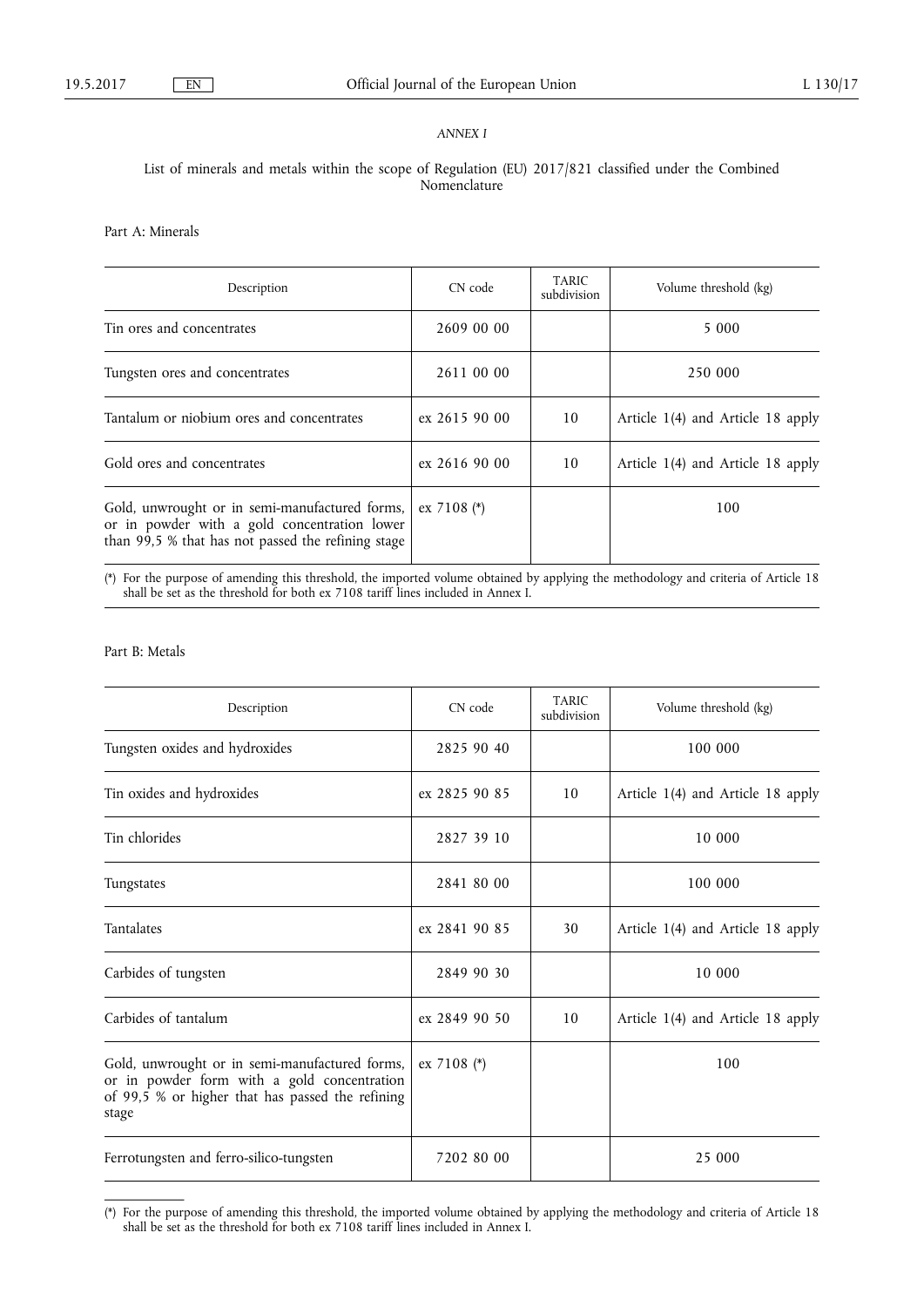| Description                                                                                                                            | CN code    | <b>TARIC</b><br>subdivision | Volume threshold (kg) |
|----------------------------------------------------------------------------------------------------------------------------------------|------------|-----------------------------|-----------------------|
| Tin, unwrought                                                                                                                         | 8001       |                             | 100 000               |
| Tin bars, rods, profiles and wires                                                                                                     | 8003 00 00 |                             | 1 400                 |
| Tin, other articles                                                                                                                    | 8007 00    |                             | 2 100                 |
| Tungsten, powders                                                                                                                      | 8101 10 00 |                             | 2 500                 |
| Tungsten, unwrought, including bars and rods ob-<br>tained simply by sintering                                                         | 8101 94 00 |                             | 500                   |
| Tungsten wire                                                                                                                          | 8101 96 00 |                             | 250                   |
| Tungsten bars and rods, other than those obtained<br>simply by sintering, profiles, plates, sheets, strip<br>and foil, and other       | 8101 99    |                             | 350                   |
| Tantalum, unwrought including bars and rods, ob-<br>tained simply by sintering; powders                                                | 8103 20 00 |                             | 2 500                 |
| Tantalum bars and rods, other than those obtained<br>simply by sintering, profiles, wire, plates, sheets,<br>strip and foil, and other | 8103 90    | 150                         |                       |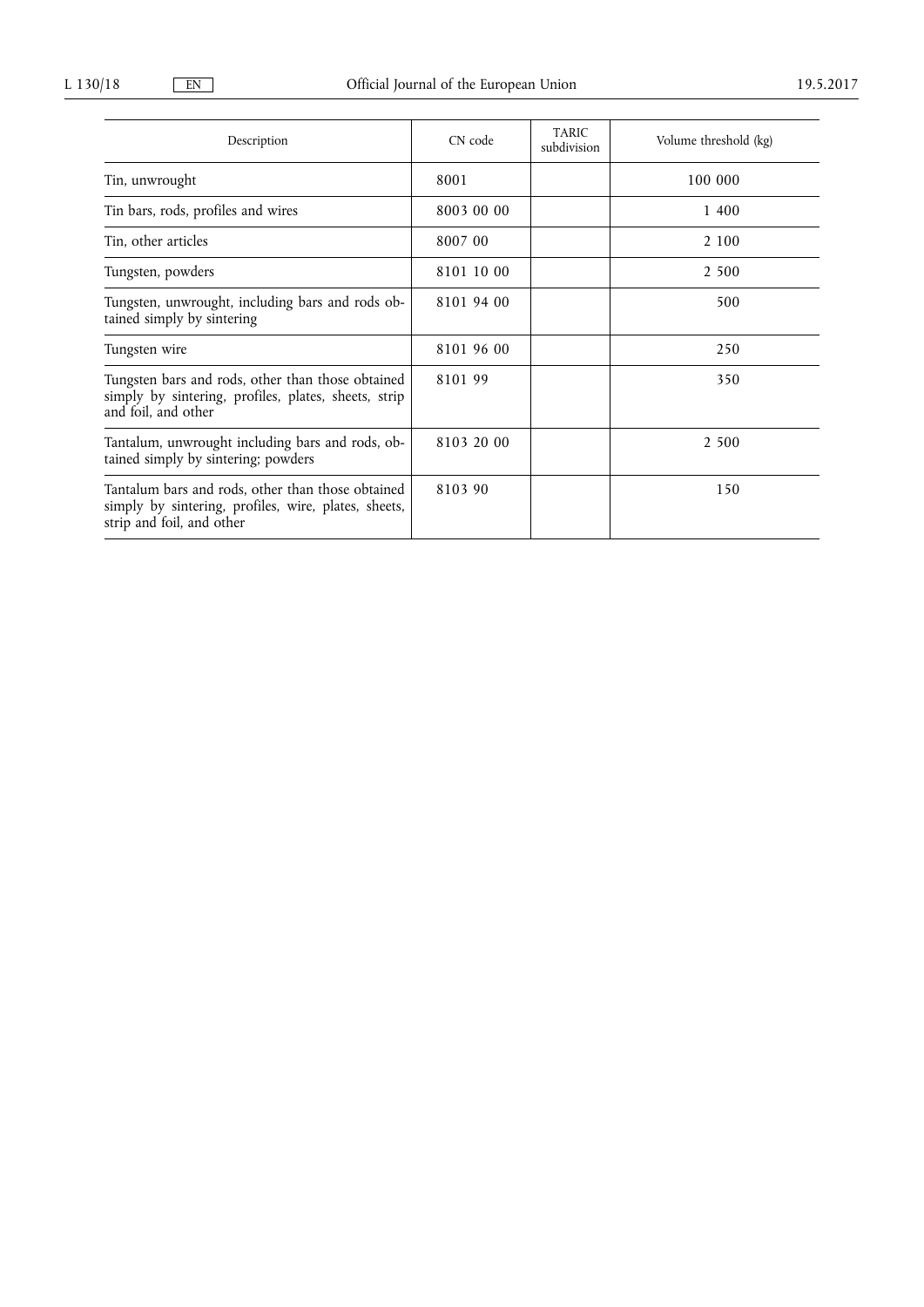## *ANNEX II*

List of global responsible smelters and refiners' template referred to in Article 9

| Column A: |                 | Name of smelters and refiners in alphabetical order                                            |  |  |  |
|-----------|-----------------|------------------------------------------------------------------------------------------------|--|--|--|
| Column B: |                 | Address of the smelter or refiner                                                              |  |  |  |
| Column C: | high-risk areas | * indicator, if the smelter or refiner sources minerals originating from conflict-affected and |  |  |  |
|           |                 |                                                                                                |  |  |  |